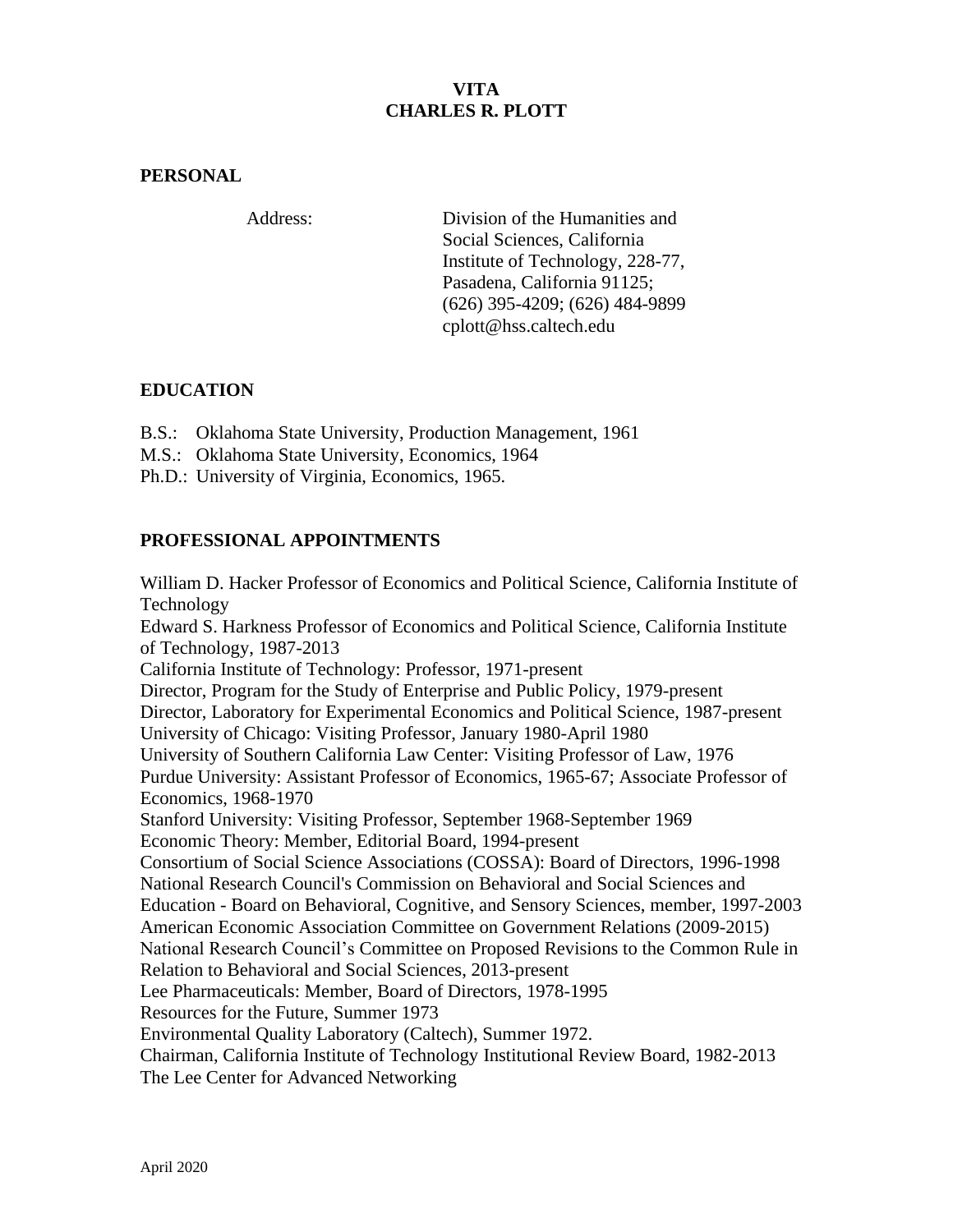### **AWARDS**

L'université Pierre Mendès France diplôme Docteur *honoris causa*, 1996 Purdue University Doctor of Letters *honoris causa*, 1995 University of Melbourne Doctor of Commerce, *honoris causa*, 2018 National Academy of Sciences, 2007 American Academy of Arts and Sciences, 1985 American Economic Association, Distinguished Fellow, 2008 The Society for the Advancement of Economic Theory, Fellow, 2011 Econometric Society Fellow, 1985 Honorary Professor of Zhejiang University, 2014 College of Business Administration Hall of Fame, Oklahoma State University, 1988 Guggenheim Fellow, 1981-1982 Fulbright Scholar, 2006 Center for Advanced Studies in the Behavioral Sciences Fellow, 1981-1982 Georgescu-Roegen Prize, Southern Economic Association, 1995 National Science Foundation Principal Investigator, 1972-present Ford Foundation Faculty Research Fellow, 1968 Hooker Distinguished Professor, McMaster University, 1983 Institute for Policy Reform: Senior Research Fellow, 1992-1993 Journal of Finance Markets Award, 1994 Journal of Financial Markets 2003 Best Paper Award GSAM Quant Best Paper Prize, *Review of Finance,* 2004 *Economic Inquiry* 2006 Best Article Award GAIM Research Paper of the Year 2006 Award

### **MEMBERSHIPS**

American Economic Association; Royal Economic Society; Econometric Society; American Political Science Association; Centre for Market Design Board, Victoria, Board Member; Public Choice Society, President 1976-1978; Southern Economic Association, Executive Committee 1977-1978, vice president 1985-1987, president 1989- 90; The Mont Pélerin Society; Economic Science Association, president 1987-1988; Western Economic Association International, president 1998/9. Society for the Advancement of Economic Theory, President June 2009-2010.

#### **BOOKS**

The Allocation of Scarce Resources: Experimental Economics and the Problem of Allocating Airport Slots, D. M. Grether, R. Mark Isaac, and C.R. Plott, Volume in series *Underground Classics in Economics*, K. Arrow, J. Heckman, P. Pechman, T. Sargent, and R. Solow, editors. Boulder, CO: Westview Press, 1989.

Designer Markets: Laboratory Experimental Methods in Economics, Volume 4, Number 1, 1994, Economic Theory. Charles R. Plott, guest editor.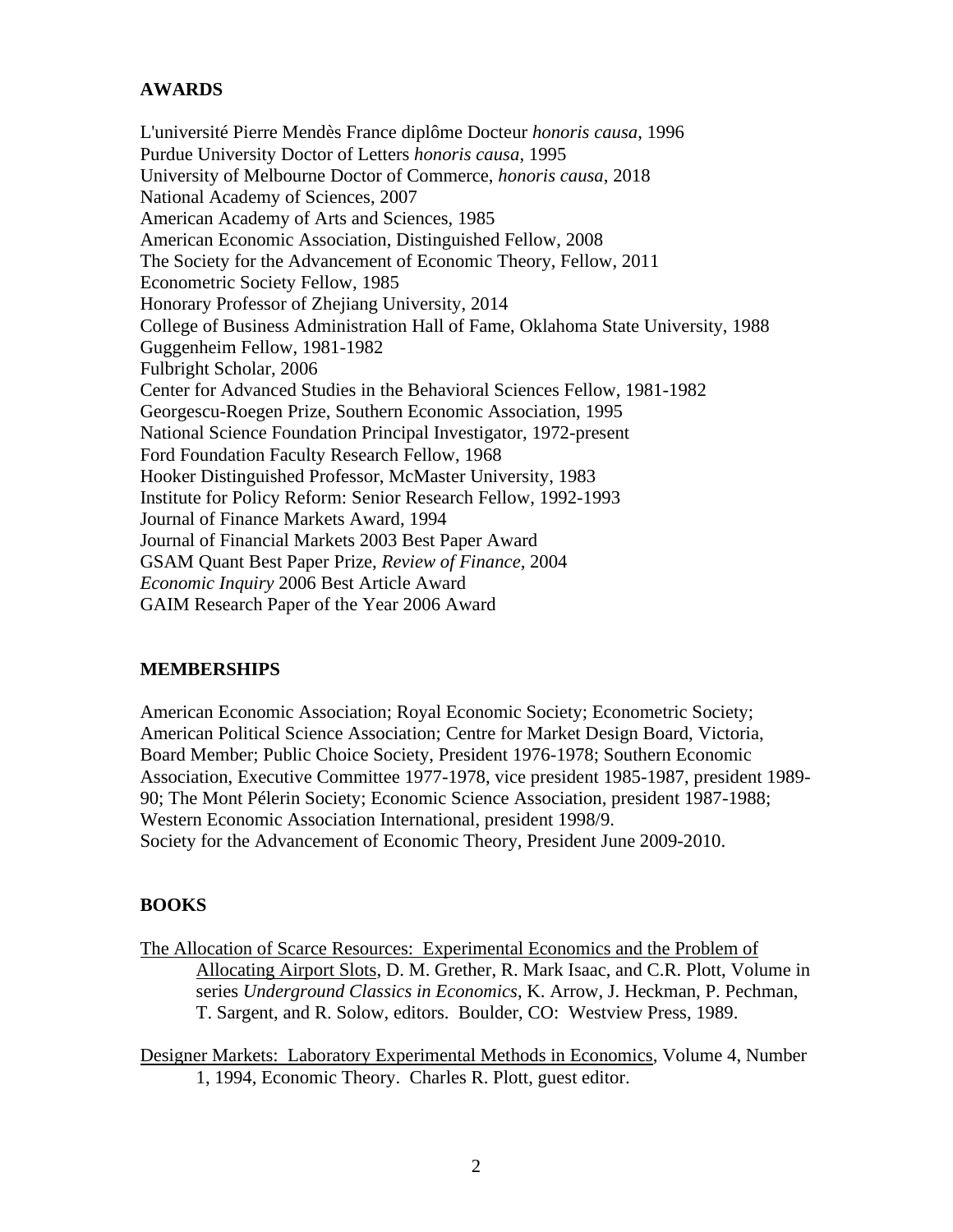- Public Economics, Political Processes and Policy Applications. Collected Papers on the Experimental Foundations of Economics and Political Science, Volume One. Cheltenham, UK: Edward Elgar Publishing (2001).
- Market Institutions and Price Discovery. Collected Papers on the Experimental Foundations of Economics and Political Science, Volume Two. Cheltenham, UK: Edward Elgar Publishing (2001).
- Information, Finance and General Equilibrium. Collected Papers on the Experimental Foundations of Economics and Political Science, Volume Three. Cheltenham, UK: Edward Elgar Publishing (2001).
- Handbook of Experimental Economic Results, Volume 1. Edited by C. R. Plott and V.L. Smith, Elsevier North-Holland Publishing (2008)

#### **PUBLICATIONS AND RESEARCH PAPERS** (Book reviews excluded)

- "A Provisional Bibliography on the Pure Theory of Collective Decisions." Thomas Jefferson Center for Studies in Political Economy Monograph no. 5. University of Virginia, 1963.
- "Generalized Equilibrium Conditions under Alternative Exchange Institutions." Thomas Jefferson Center for Studies in Political Economy Monograph no. 9. University of Virginia, 1964.
- "Marshall's Mathematical Note XIX," Charles R. Plott and James M. Buchanan. *The Economic Journal* 75(299) (September 1965):618-620.
- "Occupational Self-Regulation: A Case Study of the Oklahoma Dry Cleaners." *Journal of Law and Economics* 8 (October 1965):195-222.
- "Externalities and Corrective Taxes." *Econometrica* 33(129) (February 1966):84-87.
- "A Method of Finding Acceptable Proposals in Group Decision Processes." In *Papers on Non-Market Decision-Making*, vol. 2, 1967.
- "A Notion of Equilibrium and Its Possibility under Majority Rule." *American Economic Review* 57(4) (September 1967):787-806. Reprinted in *Public Choice Theory*, edited by C. K. Rowley. Edward Elgar Publishing Ltd., U.K.
- "The Probability of a Cyclical Majority," Charles R. Plott and F. DeMeyer. *Notices: American Mathematical Society* 14 (January 1967):151. *Econometrica* 38(2)(Mar. 1970):345-354.
- "A Note on the Symmetry Between Bribes and Charges," Charles R. Plott and S. Mestelman. *Water Resources Research* 4 (February 1968):195-197.
- "Some Organizational Influences on Urban Renewal Decisions." *American Economic Review* 58 (May 1968):306-321.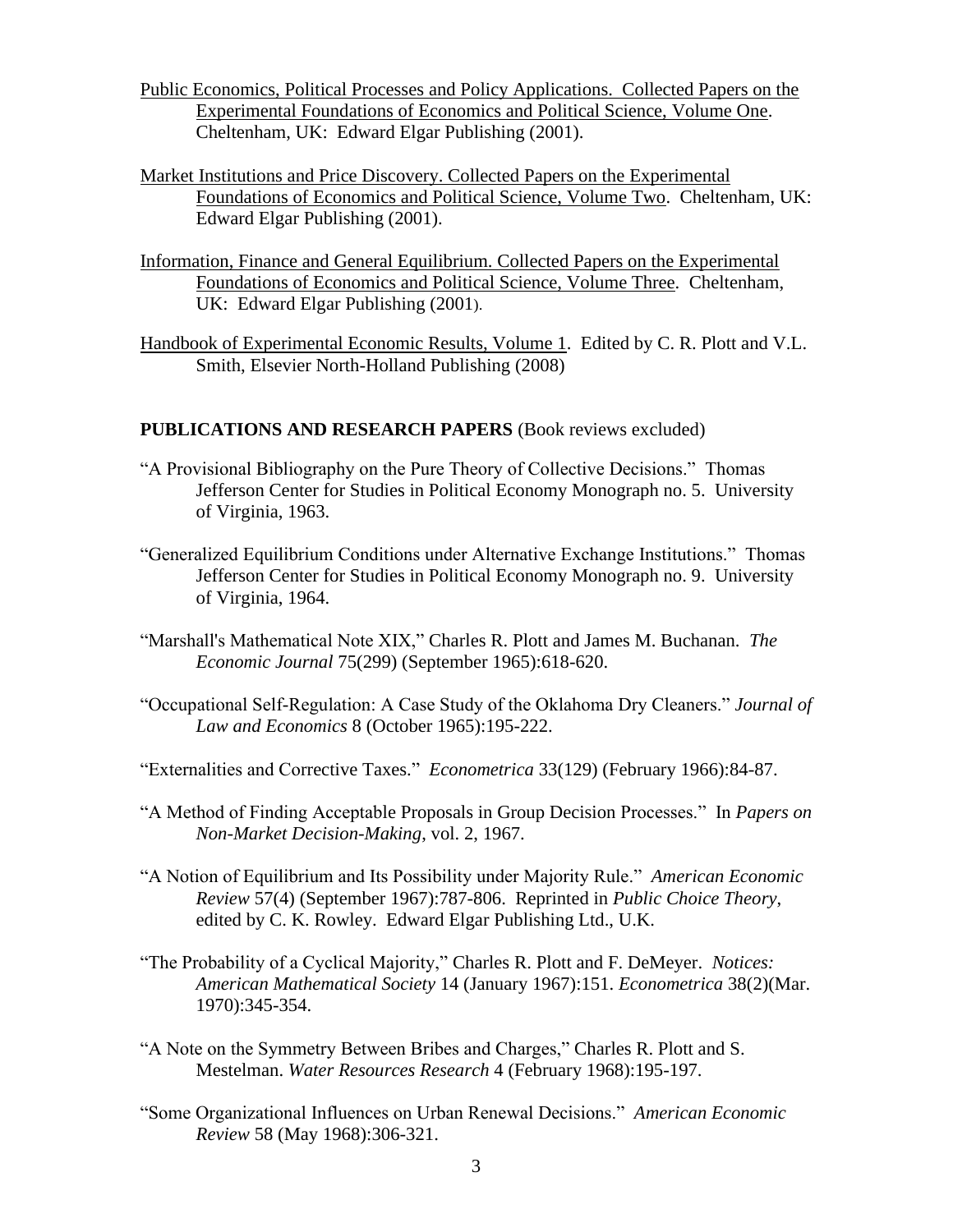- "The Probability of a Cyclical Majority," Charles R. Plott and F. DeMeyer. *Econometrica* 38 (March 1970):345-354.
- "Rationality and Relevance in Social Choice Theory." Social Science Working Paper no. 5. Pasadena: California Institute of Technology, 1971.
- "Recent Results in the Theory of Voting." In *Frontiers in Quantitative Economics*, edited by M. Intriligator, pp. 109-127. Contributions to Economic Analysis, vol. 71. New York: North Holland, 1971.
- "A Welfare Function Using `Relative Intensity' of Preference," Charles R. Plott and Frank DeMeyer. *Quarterly Journal of Economics* 85(1) (February 1971):179- 186.
- "Ethics, Social Choice and the Theory of Economic Policy." *Journal of Mathematical Sociology* 2(2) (February 1972):181-208.
- "Individual Choice of a Political-Economic Process." In *Probability Models of Collective Decision-Making*, edited by R. Niemi and H. Weisberg. Columbus, Ohio: Merrill, 1972.
- "Path Independence, Rationality and Social Choice." *Econometrica*, Vol. 41, No. 6 (November 1973):1075-1091. Reprinted in *Social Choice Theory*, vol. I, edited by Charles K. Rowley. Edward Elgar Publishing Ltd., U.K., April 1993:214-230.
- "On Game Solutions and Revealed Preference Theory." Social Science Working Paper no. 35. Pasadena: California Institute of Technology, 1974.
- "Axiomatic Social Choice Theory: An Overview and Interpretation." *American Journal of Political Science*, XX, 3 (August 1976):511-596. Reprinted in *Social Choice Theory*, vol. I, edited by Charles K. Rowley. Edward Elgar Publishing Ltd., U.K., April 1993:231-316.
- "Individual Choice When Objects Have Ordinal Properties," Charles R. Plott, James T. Little and Robert P. Parks. *Review of Economic Studies* 42 (July 1975):403-413.
- "A Review of Decision Theoretic Literature with Implications Regarding Governmental Research and Development Policies." In *Government Policies and Technological Innovation*, vol. II, State-of-the-Art Surveys, no. PB244572 AS.
- "The Technology of Public Goods, Externalities and the Exclusion Principle," C. Plott and R. Meyer. In Economic *Analysis of Environmental Problems*, edited by Edwin S. Mills, pp. 65-94. Columbia University Press, 1975.
- "Transcript of a Five-Member Committee Experiment." Social Science Working Paper no. 110. Pasadena: California Institute of Technology, 1976.
- "Agenda Influence and Its Implications," Charles R. Plott and M. Levine. *Virginia Law Review* 63, No. 4 (May 1977):561-604.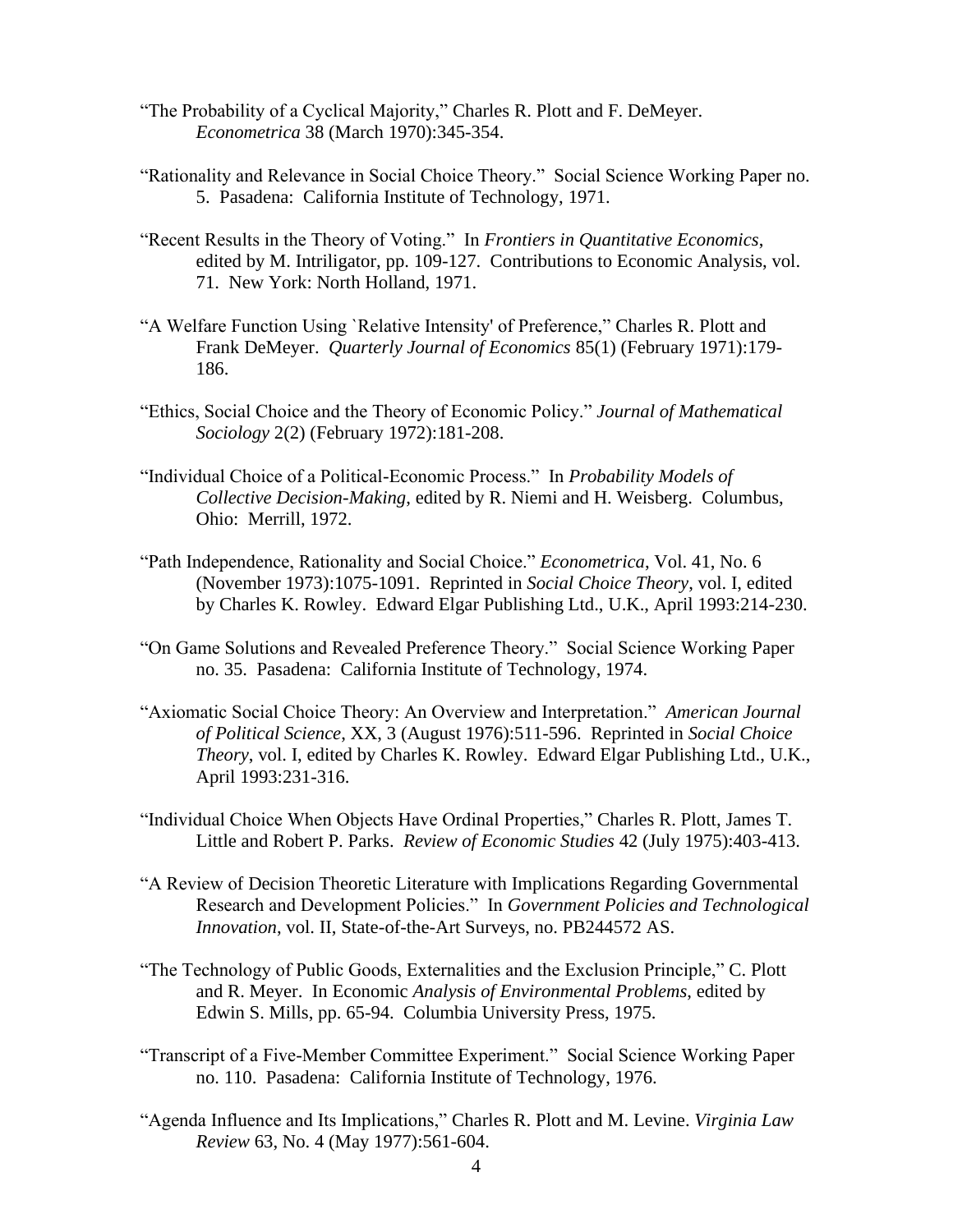- "Intertemporal Competitive Equilibrium: An Empirical Study of Speculation," C. Plott, R. Miller and V. Smith. *Quarterly Journal of Economics* 91 (November 1977):599-624.
- *Social Choice and Soviet Strategic Decision-Making: The Influence of Group Processes on Policy and the National Command Authority (U)* AAC-TR-5401-77 (secret), Charles R. Plott, Paul Y. Hammond and Abraham R. Wagner. Marina del Rey: Analytical Assessments Corp., May 1977.
- "The Stingy Shift Explained as a Majority Rule Equilibrium," Charles R. Plott and Gul Agha. Social Science Working Paper no. 166*.* Pasadena: California Institute of Technology, 1977.
- "Committee Decisions under Majority Rule: An Experimental Study," C. R. Plott and M. Fiorina. *American Political Science Review* 72 (June 1978):575-598. Reprinted in *Experimental Foundations of Political Science*, edited by D. Kinder and T. Palfrey. University of Michigan Press, 1992.
- "Communication and Agenda Influence: The Chocolate Pizza Design," C. R. Plott, L. Cohen and M. E. Levine. In *Coalition Forming Behavior: Contributions to Experimental Economics*, vol. 8, edited by H. Sauermann, pp. 329-357.Tubingen, Germany: Mohr, 1978.
- "Cooperative Game Models of the Influence of the Closed Rule in Three Person, Majority Rule Committees: Theory and Experiment," Charles R. Plott and R. Mark Isaac. In *Game Theory and Political Science*, edited by P. C. Ordeshook. New York University Press, 1978.
- "An Experimental Examination of Two Exchange Institutions," Charles R. Plott and Vernon L. Smith. *The Review of Economic Studies*, Vol. 45(1) (February 1978):133-153. Reprinted in *Experimental Economics*, edited by Vernon L. Smith, chapter 6, pp. 133-153. Edward Elgar Publishing Ltd, U.K., 1990.
- "A Model of Agenda Influence on Committee Decisions," C.R. Plott and M. Levine. *American Economic Review* 68 (March 1978):146-160.
- "On the Incorporation of Public Attitudes Toward Administrative Options." In *Risk/Benefit Decisions and the Public Health*, edited by J. A. Staffa, pp. 38-47. Proceedings of the Third FDA Science Symposium held at Colorado Springs, February 15-17, 1978. HEW Publication no. (FDA) 80-1069.
- "Professional Diagnosis vs. Self-Diagnosis: An Experimental Examination of Some Special Features of Markets with Uncertainty," C. R. Plott and L. L. Wilde. Sponsored by Bureau of Economics, Federal Trade Commission. Marina del Rey, California: Analytical Assessments Corp., 1978.
- "Rawls's Theory of Justice: An Impossibility Result." In *Decision Theory and Social Ethics: Issues in Social Choice*, edited by Hans W. Gottinger and Werner Leinfellner, 17:201-214. Dordrecht, Holland: D. Reidel Publishing Co., 1978.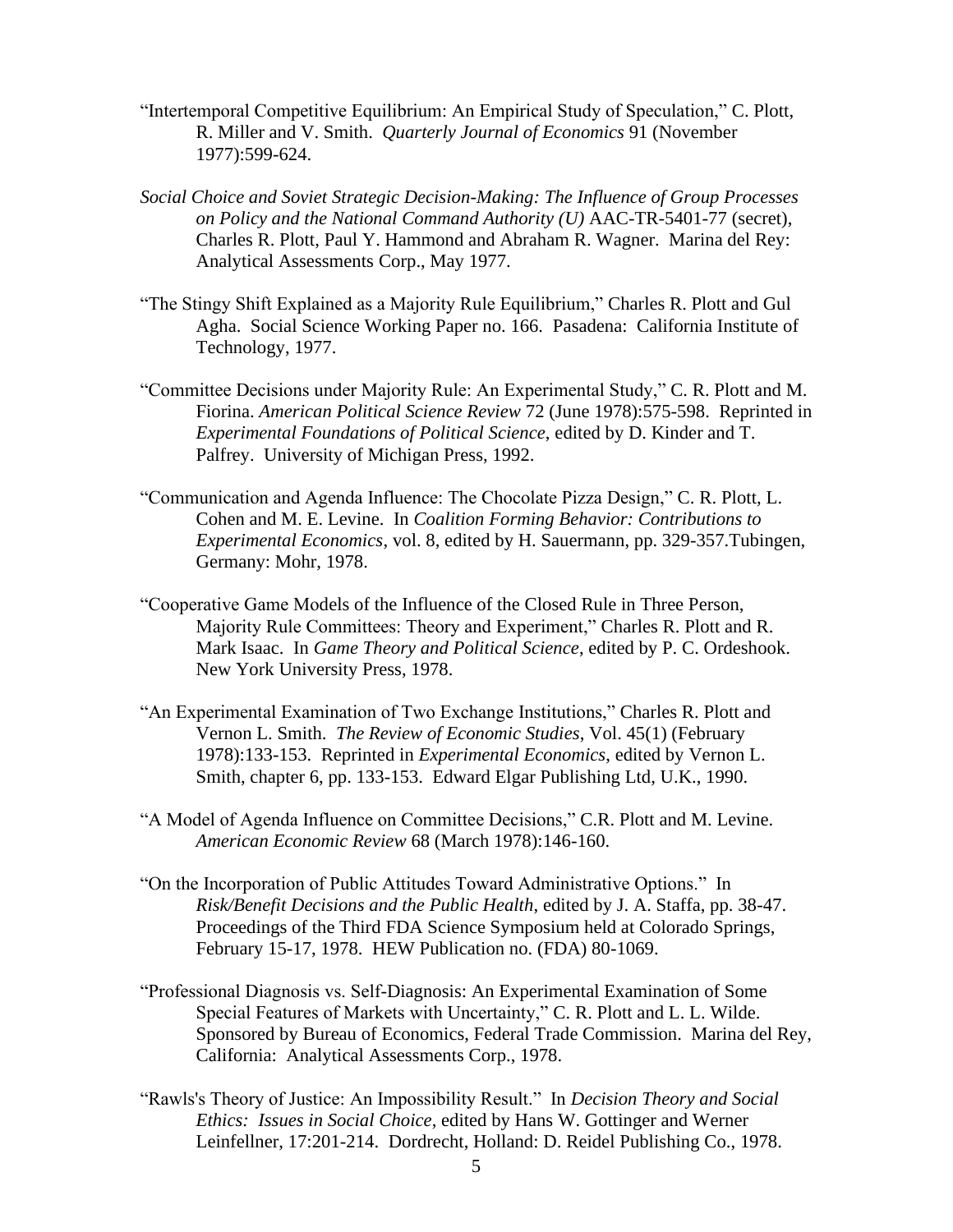- "Alternative Methods of Allocating Airport Slots: Performance and Evaluation," C. R. Plott, D. M. Grether and R. M Isaac. Paper prepared for the Civil Aeronautics Board. Pasadena: Polinomics Research Laboratories, Inc., 1979.
- "The Application of Laboratory Experimental Methods to Public Choice." In *Collective Decision-Making: Applications from Public Choice Theory*, edited by Clifford S. Russell, pp. 137-160. Baltimore, Md.: Johns Hopkins Press for Resources for the Future, 1979.
- "Committee Decisions under Majority Rule: Dynamic Theories and Experimental Results," C. Plott and W. Rogerson. Social Science Working Paper no. 280*.* Pasadena: California Institute of Technology, revised 1979.
- "Economic Theory of Choice and the Preference Reversal Phenomenon," C. R. Plott and D. M. Grether. *American Economic Review* 69(4) (September 1979):623-638. Reprinted in *Recent Developments in E* Economic Theory of Choice and the Preference Reversal Phenomenon *Experimental Economics*, vol.1, no. 5, pp. 131- 146, edited by J. D. Hey and G. Loomes. Edward Elgar Publishing Ltd, U.K., 1993. Reprinted in *Psychology Reader*, by David Eckerman, Kendall/Hunt Publishing Co., Dubuque, Iowa (1993). Reprinted in Time in Economic Theory (2004), edited by Stefano Zamagni and Elettra Agliardi (part of The International Library of Critical Writings in Economics, Series Editor: Mark Blaug). Reprinted in Experiments in Environmental Economics, Volumes I and II, edited by Jason F. Shogren (2006). Part of The International Library of Environmental Economics and Policy, overall general editors of the series, Tom Tietenberg and Kathy Segerson.

"Comments on 'Conjoint Analysis and Quantal Choice Models'." *Journal of Business* 53 (3)(July 1980):S45-46.

- "Toward a Theory of Professional Diagnosis and Service: Consumer Behavior," C. R. Plott and L. L. Wilde. Social Science Working Paper no. 352. Pasadena: California Institute of Technology, 1980.
- "The Allocation of Landing Rights by Unanimity among Competitors," C. R. Plott, D. Grether and R. M. Isaac. *The American Economic Review* 71 (May 1981):166- 171. Also published in *Current and Classic Readings For Microeconomic Literacy,* a Thomson Custom Solutions publication*.*
- "Competitive Equilibrium with Middlemen: An Empirical Study," Charles R. Plott and Jonathan T. Uhl. *Southern Economic Journal* 47(4) (April 1981):1063-1071.
- "The Effect of Intertemporal Speculation on the Outcomes in Seller Posted Offer Auction Markets," Charles R. Plott and Elizabeth Hoffman. *Quarterly Journal of Economics* 96(2) (May 1981):223-41.
- "Experimental Methods in Political Economy: A Tool for Regulatory Research." In *Attacking Regulatory Problems: An Agenda for Research in the 1980s*, edited by Allen R. Ferguson. Cambridge, Massachusetts: Ballinger, 1981.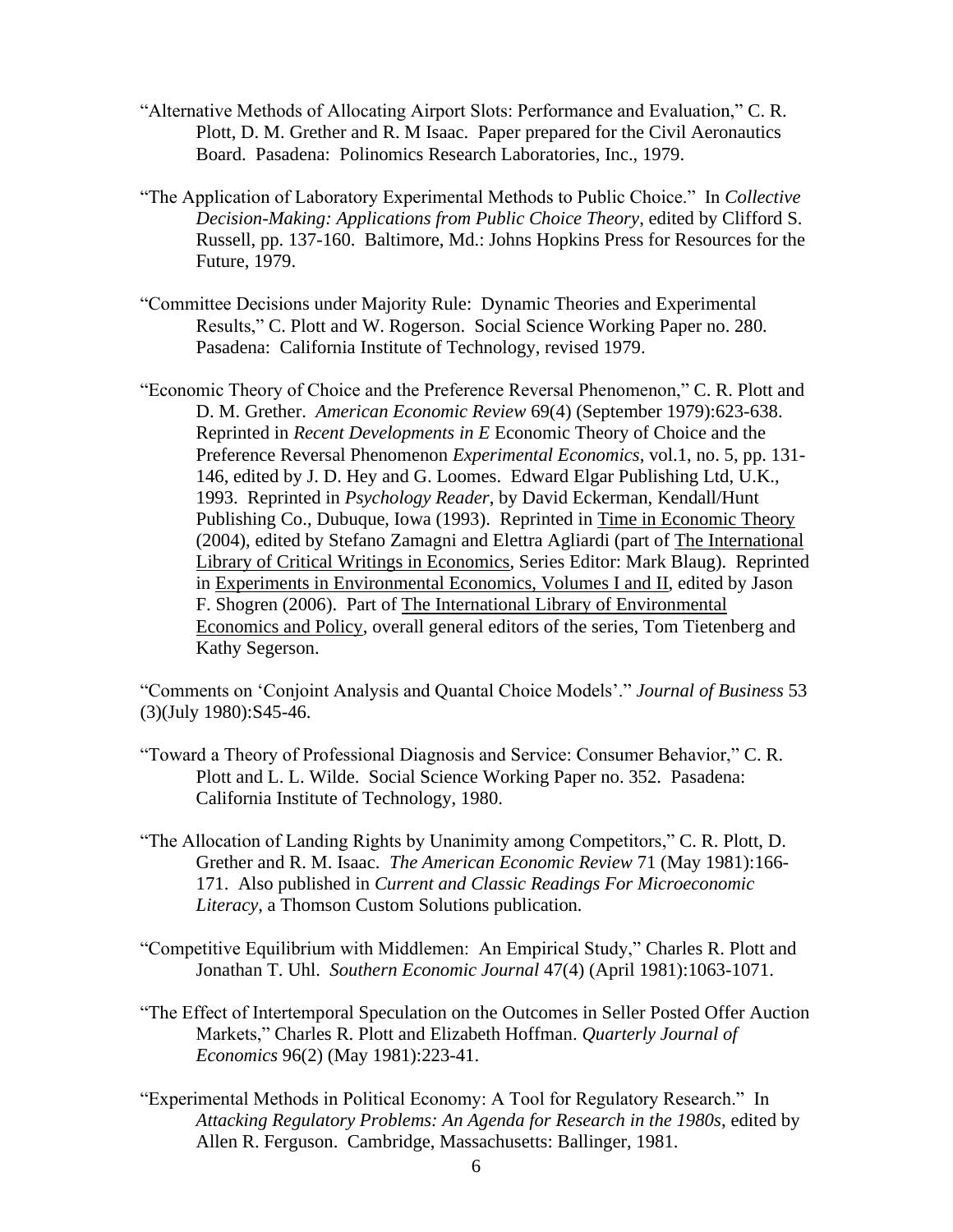"Markets in Action," Charles R. Plott and Robert Kaufman. Videotape, 1981.

- "The Opportunity for Conspiracy in Restraint of Trade: An Experimental Study," Charles R. Plott and R. Mark Isaac. *Journal of Economic Behavior and Organization* 2 (1981):1-30.
- "Price Controls and the Behavior of Auction Markets: An Experimental Examination," Charles R. Plott and R. Mark Isaac. *American Economic Review* 71 (June 1981):448-459. Reprinted in *Experimental Economics*, edited by Vernon L. Smith, chapter 8, pp. 187-198. Edward Elgar Publishing Ltd, U.K., 1990.
- "Theories of Industrial Organization as Explanations of Experimental Market Behavior." In *Strategy, Predation, and Antitrust Analysis*, edited by Steven C. Salop. Federal Trade Commission, September 1981.
- "Asset Valuation in an Experimental Market," C. R. Plott, R. Forsythe and T. Palfrey. *Econometrica* 50(3) (May 1982):537-567. Reprinted in *Experimental Economics*, edited by Vernon L. Smith, chapter 15, pp. 352-382. Edward Elgar Publishing Ltd, U.K., 1990.
- "Committee Decisions under Alternative Procedural Rules: An Experimental Study Applying a New Nonmonetary Method of Preference Inducement," Charles R. Plott and Roger C. Kormendi. *Journal of Economic Behavior and Organization* 3 (1982):175-195.
- "Economic Theory of Choice and the Preference Reversal Phenomenon: Reply," C. R. Plott and D. M. Grether. *American Economic Review* 72(3) (June 1982):575.
- "The Effect of Trading Option Type Claims on the Efficiency of Experimental Security Markets (A Preliminary Report)," Charles R. Plott and Shyam Sunder. In *Proceedings: Seminar on the Analysis of Security Prices*, May l982. Center for Research in Security Prices, Graduate School of Business, University of Chicago.
- "Efficiency of Experimental Security Markets with Insider Information: An Application of Rational Expectations Models," Charles R. Plott and Shyam Sunder. *Journal of Political Economy* 90 (August 1982):663-698.
- "Industrial Organization Theory and Experimental Economics." *Journal of Economic Literature* 20(4) (December 1982):1485-1527.
- "Nonbinary Social Choice: An Impossibility Theorem,'' C. R. Plott and D. M. Grether. *Review of Economic Studies* 49 (January 1982):143-149.
- "Professional Diagnosis vs. Self-Diagnosis: An Experimental Examination of Some Special Features of Markets with Uncertainty," C. R. Plott and L. L. Wilde. *In Research in Experimental Economics*, vol. 2, edited by Vernon Smith. Greenwich, Conn.: JAI Press, 1982.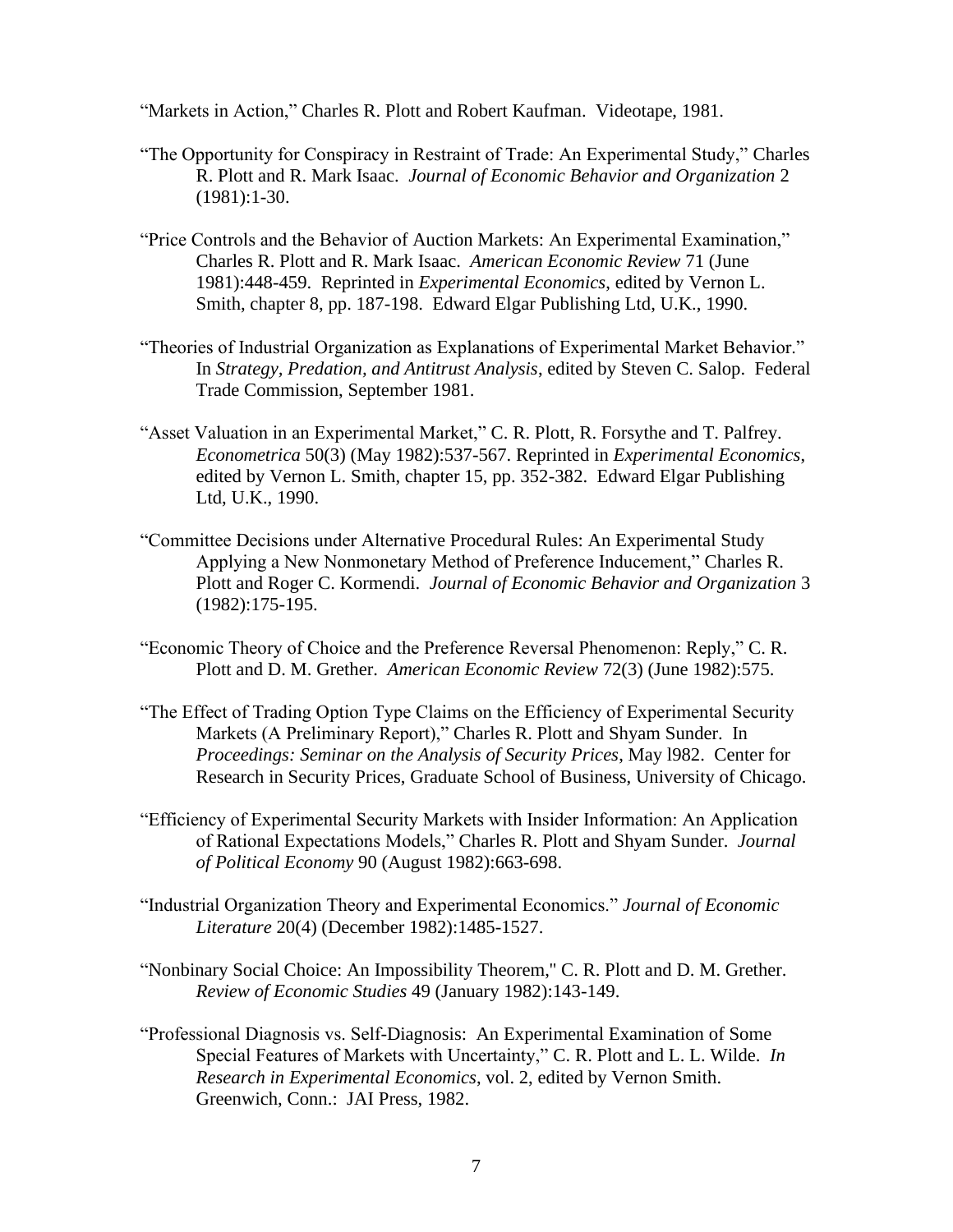- "Rate Filing Policies for Inland Water Transportation: An Experimental Approach," Charles R. Plott and James Hong. *Bell Journal of Economics* 13 (Spring 1982):1- 19.
- "A Synthesis," Charles R. Plott and Shyam Sunder. *Journal of Accounting Research* 19 (Supplement 1981):227-239.
- "The Award of Limited-Entry International Routes: Competitive and Other Selection Processes." In *CAB Sunset Seminar: Future Administration of the International Aviation Functions of the CAB*, vol. 2, Papers. U. S. Department of Transportation, 1983.
- "Externalities and Corrective Policies in Experimental Markets." *Economic Journal* 93(369)(March 1983):106-127. Reprinted in *Recent Developments in Experimental Economics*, vol. 2, no. 11, pp. 179-200, edited by J. D. Hey and G. Loomes. Edward Elgar Publishing Ltd, U.K., 1993. Reprinted in Experiments in Environmental Economics, Volumes I and II, edited by Jason F. Shogren (2006). Part of The International Library of Environmental Economics and Policy, overall general editors of the series, Tom Tietenberg and Kathy Segerson.
- "Intertemporal Speculation with a Random Demand in an Experimental Market," Charles R. Plott and Gul Agha. *Aspiration Levels in Bargaining and Economic Decision Making*, edited by Reinhard Tietz, pp. 201-216. Berlin-Heidelberg-New York-Tokyo: Springer-Verlag, l983.
- "Pre-Meeting Discussions and the Possibility of Coalition-Breaking Procedures in Majority Rule Committees," Charles R. Plott and Elizabeth Hoffman. *Public Choice* 40 (1983):21-39.
- "The Effects of Market Practices in Oligopolistic Markets: An Experimental Examination of the Ethyl Case," C. R. Plott and D. M. Grether. *Economic Inquiry* 22 (October 1984):479-507. Reprinted in *Experimental Economics*, edited by Vernon L. Smith, chapter 11, pp. 242-270. Edward Elgar Publishing Ltd, U.K., 1990.
- "Futures Markets and Informational Efficiency: A Laboratory Examination," Charles R. Plott, Robert Forsythe and Thomas R. Palfrey. *Journal of Finance* 39 (September 1984):955-981.
- "Product Quality Signaling in Experimental Markets," Charles R. Plott and Ross Miller. *Econometrica* 53 (July 1985):837-872.
- "Public Goods Provision in an Experimental Environment," Charles R. Plott, R. Mark Isaac and Kenneth F. McCue. *Journal of Public Economics* 26 (1985):51-74.
- "Revenue Generating Properties of Sealed-Bid Auctions: An Experimental Analysis of One-Price and Discriminative Processes," Charles R. Plott and Gary J. Miller. In *Research in Experimental Economics* 3, edited by Vernon L. Smith. Greenwich, Connecticut: JAI Press, 1985.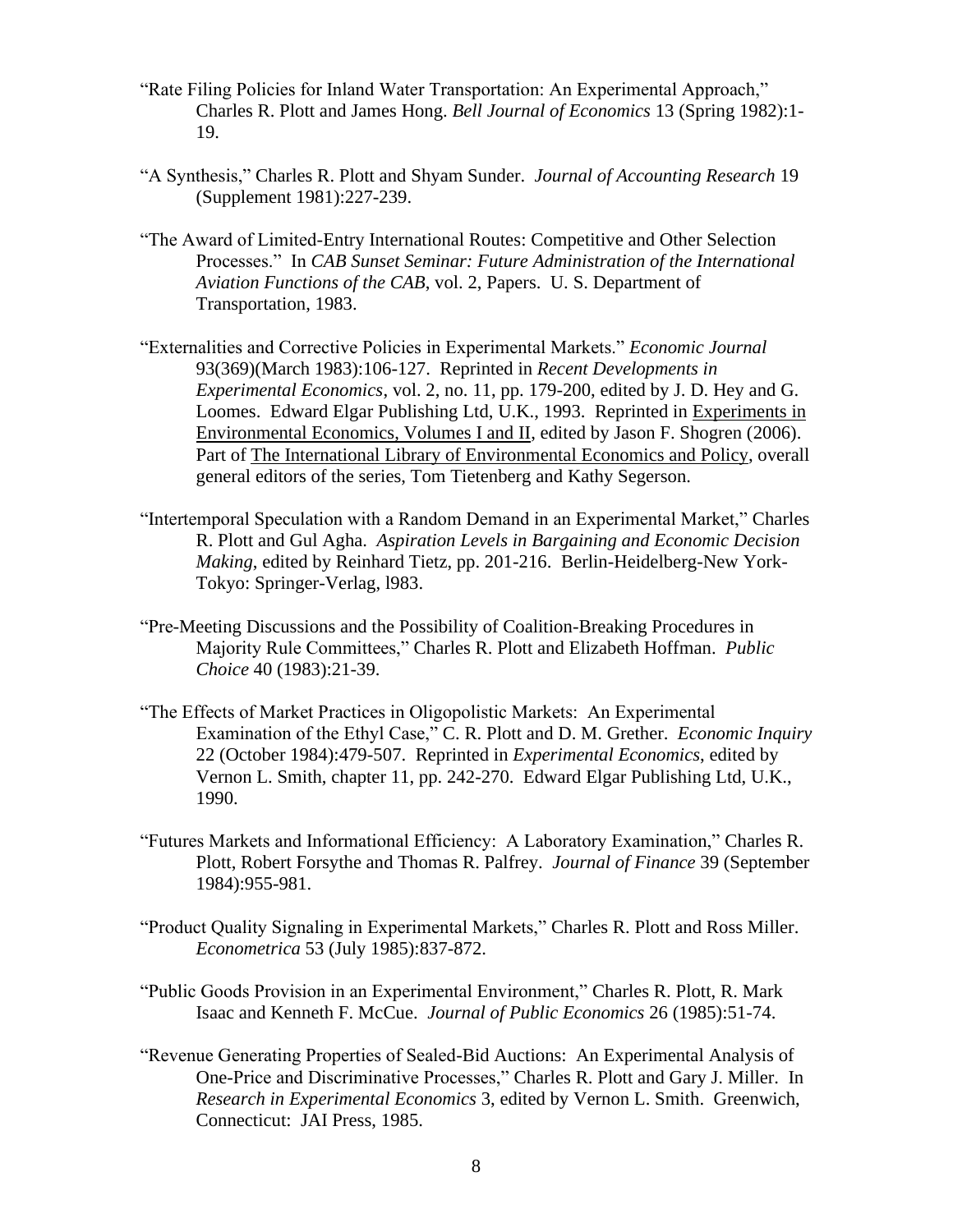- "Experimental Studies of Markets with Buyers Ignorant of Quality Before Purchase: When Do 'Lemons' Drive out High Quality Products?" Charles R. Plott, M. Lynch, R. Miller, and R. Porter. A Report to the Federal Trade Commission, prepared by the FTC Bureau of Economics, September 1986.
- "Product Quality, Consumer Information, and 'Lemons' in Experimental Markets," C. R. Plott, M. Lynch, R. M. Miller, and R. Porter. In *Empirical Approaches to Consumer Protection Economics*, edited by P. M. Ippolito and D. T. Scheffman.
- "Dimensions of Parallelism: Some Policy Applications of Experimental Methods."' In *Laboratory Experimentation in Economics: Six Points of View*, edited by A. E. Roth. New York: Cambridge University Press, 1987.
- "Laboratory Experiments in Economics: The Implications of Posted-Price Institutions" *Science* 232 (May 9, 1987):732-738.
- "Legal Fees: A Comparison of the American and English Rules." *Journal of Law, Economics, and Organization* 3 (Fall 1987):185-192.
- "Psychology and Economics." In *The New Palgrave: A Dictionary of Economic Theory and Doctrine*, edited by J. Eatwell, M. Milgate, P. Newman. Macmillan, 1987.
- "Rational Choice in Experimental Markets." *Journal of Business* 59 (October l986):S301-S327. Reprinted in *Rational Choice: The Contrast between Economics and Psychology*, edited by Robin M. Hogarth and Melvin W. Reder. Chicago: University of Chicago Press, 1987. Reprinted in *The Limits of Rationality*, edited by Karen Schweers Cook and Margaret Levi. Chicago: University of Chicago Press, 1990.
- "The Robustness of the Voting Paradox." In *Democracy and Public Choice: Essays in Honor of Gordon Tullock*, edited by Charles K. Rowley. Oxford: Basil Blackwell, 1987.
- "An Experimental Analysis of Unanimity in Public Goods Provision Mechanisms," J. Banks, C. R. Plott and D. Porter. *Review of Economic Studies* 55 (1988):301-322.
- "Inflation and Expectations in Experimental Markets," B. P. Daniels and C. R. Plott. In *Bounded Rational Behavior in Experimental Games and Markets*, edited by R. Tietz, W. Albers, R. Selten. Berlin Heidelberg: Springer-Verlag, 1988.
- "Multiple Unit Double Auction User's Manual," A. Johnson, H. Y. Lee and C. R. Plott. Social Science Working Paper no. 676. Pasadena, California Institute of Technology, revised September 1989.
- "Private R&D and Second Sourcing in Procurement: An Experimental Study," K. Guler and C. R. Plott. Social Science Working Paper no. 684. Pasadena: California Institute of Technology, October 1988.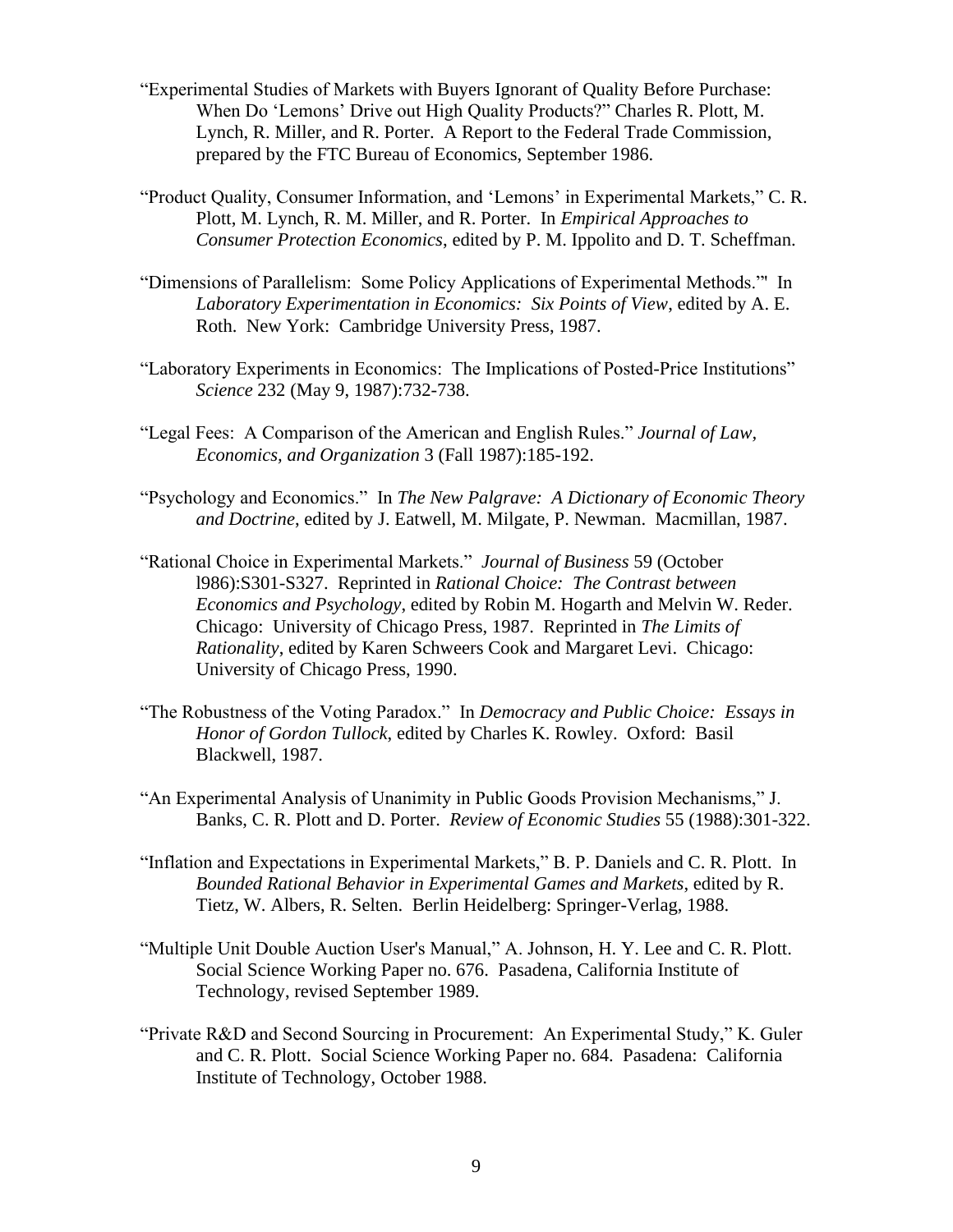- "Rational Expectations and the Aggregation of Diverse Information in Laboratory Security Markets, Charles R. Plott and Shyam Sunder. *Econometrica* 56(5) (September 1988):1085-1118.
- "Research on Pricing in a Gas Transportation Network." Office of Economic Policy Technical Report no. 88-2. Federal Energy Regulatory Commission, Washington, D.C., July 1988.
- "An Updated Review of Industrial Organization Applications of Experimental Methods." In *Handbook of Industrial Organization* Volume II, edited by R. Schmalensee And R. Willig. Elsevier Science Publishers B.V. (1989):1111-1176.
- "The Effect of Two Trading Institutions on Price Expectations and the Stability of Supply-Response Lag Markets," Michael D. Johnson and Charles R. Plott. *Journal of Economic Psychology* 10 (1989):189-216.
- "An Experimental Examination of the Simultaneous Determination of Input Prices and Output Prices," Jessica Goodfellow and Charles R. Plott. *Southern Economics Journal* 56 (April 1990):969-983.
- "The Multiple Unit Double Auction," Peter Gray and Charles R. Plott. *Journal of Economic Behavior and Organization* 13(2) (1990):245-258. North-Holland.
- "Economics in 2090: The Views of an Experimentalist." *The Economic Journal* 101(404) (January 1991):88-93. Reproduced in book form, *The Future of Economics* which was also translated into Japanese, (November 1992):249-264. Dobunshoin Publishing Co.
- "Product Quality, Informational Efficiency, and Regulations in Experimental Markets," M. Lynch, R. M. Miller, C. R. Plott and R. Porter. *Research in Experimental Economics* 4 (1991). JAI Press, Greenwich, Connecticut, edited by R. Mark Isaac.
- "The Winner's Curse: Experiments with Buyers and with Sellers," Barry Lind and Charles R. Plott. *American Economic Review* 81, number 1 (March 1991):335- 346. Reprinted in *Recent Developments in Experimental Economics*, vol. 2, no. 8, pp. 142-153, edited by J. D. Hey and G. Loomes. Edward Elgar Publishing Ltd, U.K., 1993.
- "Will Economics Become an Experimental Science?" *Southern Economic Journal* 57 (April 1991):901-919. Reprinted in Experiments in Environmental Economics, Volumes I and II, edited by Jason F. Shogren (2006). Part of The International Library of Environmental Economics and Policy, overall general editors of the series, Tom Tietenberg and Kathy Segerson.
- "A Comparative Analysis of Direct Democracy, Two Candidate Elections and Three Candidate Elections in an Experimental Environment." *Laboratory Research in Political Economy*, edited by Thomas R. Palfrey, pp. 11-31. University of Michigan Press, 1991.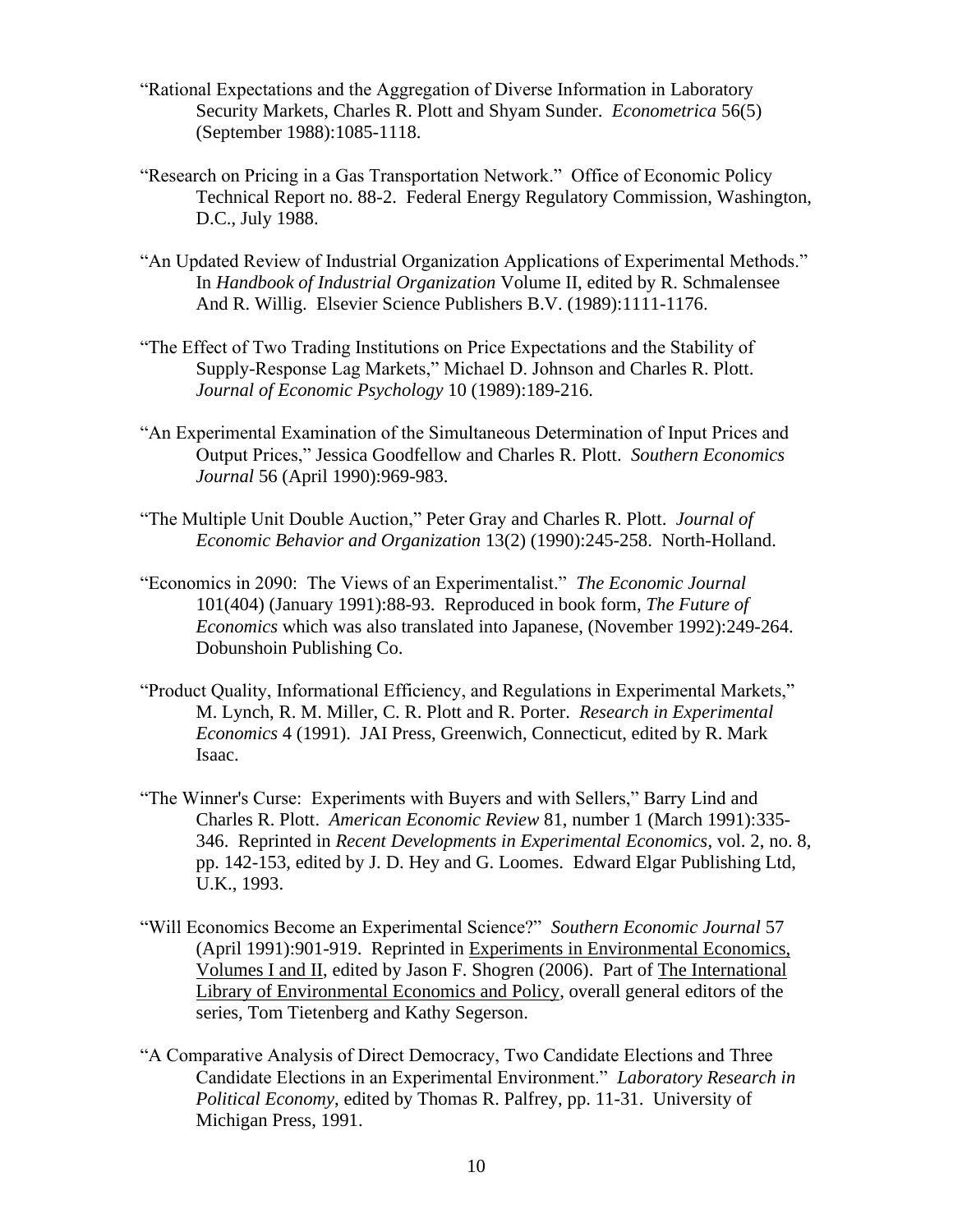- "A Computerized Laboratory Market System and Research Support Systems for the Multiple Unit Double Auction." Social Sciences Working Paper no. 783. Pasadena: California Institute of Technology. November 1991.
- "Competitive Equilibria in Overlapping Generations Experiments," Charalambos D. Aliprantis and Charles R. Plott. *Economic Theory* 2 (1992):389-426.
- "On the Anatomy of the 'Nonfacilitating' Features of the Double Auction Institution in Conspiratorial Markets," Laura Clauser and Charles R. Plott. *The Double Auction Market: Institutions, Theories and Laboratory Evidence*, edited by D. Friedman and J. Rust, pp. 333-353. Addison-Wesley, 1993.
- "Marshallian vs. Walrasian Stability in an Experimental Market," with Glen George. *Economic Journal*, (May 1992):437-460. Reprinted in *Recent Developments in Experimental Economics*, vol. 2, no. 15, pp. 266-289, edited by J. D. Hey and G. Loomes. Edward Elgar Publishing Ltd, U.K., 1993.
- "Experimental Political Economy Reading List," *Experimental Methods: A Primer for Economists* edited by D. Friedman and S. Sunder, pp. 145-163. Cambridge University Press, 1994.
- "An Experimental Investigation of the Patterns of International Trade," Charles N. Noussair, Charles R. Plott and Raymond G. Riezman. *The American Economic Review*, vol. 85, no. 3 (1995):462-491.
- "Una investigación experimental sobre la estructura del comercio internacional," Charles N. Noussair, Charles R. Plott and Raymond Riezman. *Cuadernos Economicos* 54 (1992):51-100.
- "Contingent Valuation: A View of the Conference and Associated Research." *Contingent Valuation: A Critical Assessment*, edited by J. A. Hausman, pp.467- 478. Amsterdam: Elsevier Science Publishers B.V., 1993.
- "Economies of Scale, Natural Monopoly and Imperfect Competition in an Experimental Market," Charles R. Plott, Alexandre B. Sugiyama and Gilad Elbaz. *Southern Economic Journal* 61, October 1994:261-287. (Winner of the Georgescu-Roegen Prize, 1995).
- "A Study of Zero-Out Auctions: Testbed Experiments of a Process of Allocating Private Rights to the Use of Public Property," Charles R. Plott, Kemal Guler and Quang H. Vuong. *Economic Theory* 4 (1994):67-104.
- "An Analysis and Recommendation for the Terms of the RECLAIM Trading Credit," Charles R. Plott, Dale Carlson, Charles Forman, Nancy Olmstead, John Ledyard, David Porter and Anne Sholtz. South Coast Air Quality Management District, April 1993.
- "An Analysis of the Information and Reporting Requirements, Market Architectures, Operational and Regulatory Issues, and Derivative Instruments for RECLAIM," Dale Carlson, Charles Forman, Nancy Olmstead, John Ledyard, Charles R. Plott,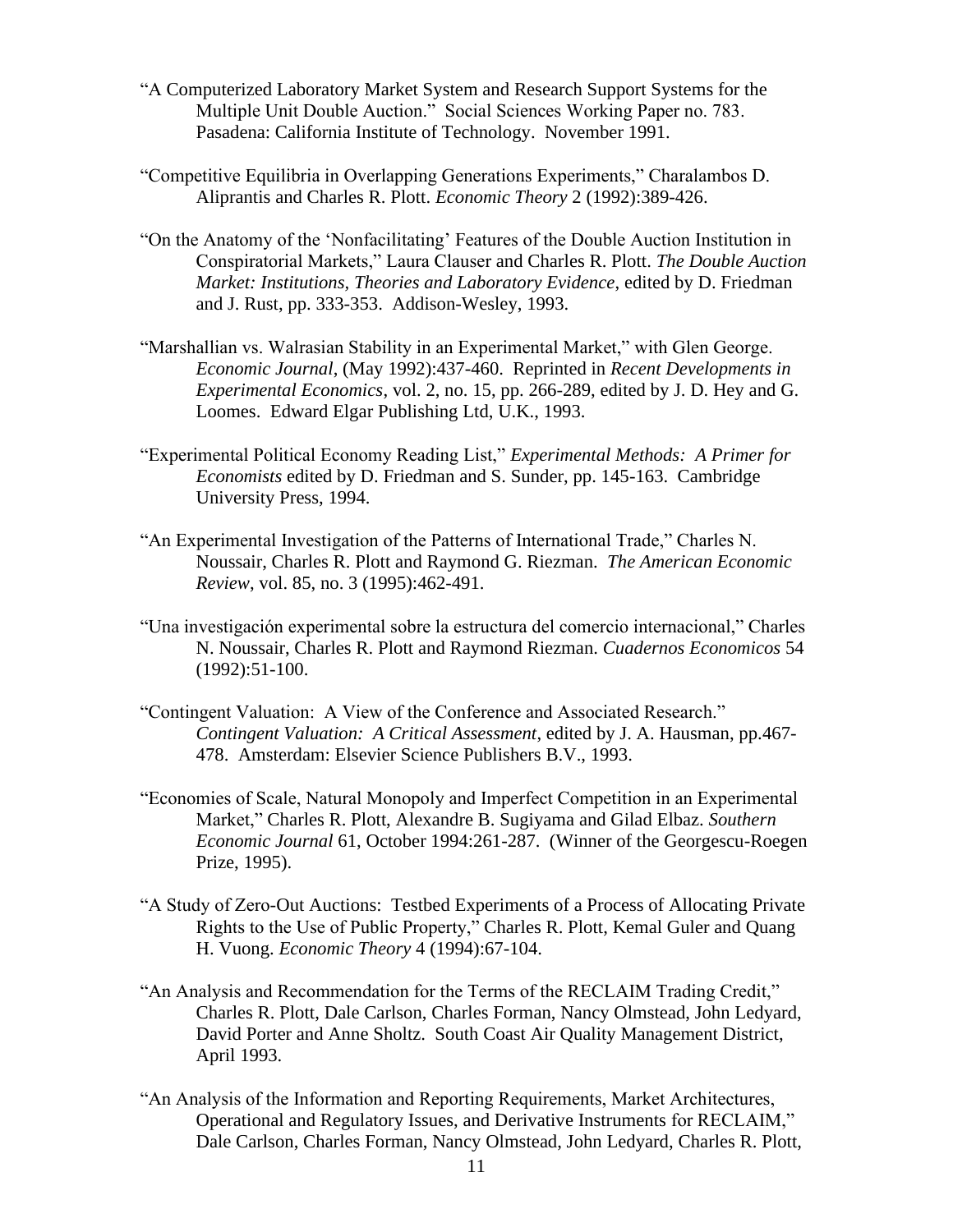David Porter and Anne Sholtz. South Coast Air Quality Management District, July 1993.

- "Market Architectures, Institutional Landscapes and Testbed Experiments," Economic *Theory* 4, no. 1 (1994):3-10.
- "EPA's New Emissions Trading Mechanism: A Laboratory Evaluation," Charles R. Plott and Timothy N. Cason. *Journal of Environmental Economics and Management* 30, (1996):133-160.
- "Experimental Methods in Economics and Political Science: The Design Testing of Policy Options." *Human Dimensions Quarterly* 1 (1994):5-8.
- "The Groves-Ledyard Mechanism: An Experimental Study of Institutional Design," Charles R. Plott and Yan Chen. *Journal of Public Economics* 59 (1996):335-364. Reprinted in Experiments in Environmental Economics, Volumes I and II, edited by Jason F. Shogren (2006). Part of The International Library of Environmental Economics and Policy, overall general editors of the series, Tom Tietenberg and Kathy Segerson.
- "Rational Individual Behavior in Markets and Social Choice Processes: the Discovered Preference Hypothesis.'' *The Rational Foundations of Economic Behavior*," edited by K. Arrow, E. Colombatto, M. Perlaman and C. Schmidt. London: Macmillan and New York: St Martin's Press, (1996):225-250.
- "Comments On: Daniel Kahneman, 'New Challenges to the Rationality Assumption'. *The Rational Foundations of Economic Behavior*," edited by K. Arrow, E. Colombatto, M. Perlaman and C. Schmidt. London: Macmillan and New York: St. Martin's Press, (1996):220-224.
- "A Binary Conflict Ascending Price (BICAP) Mechanism for the Decentralized Allocation of the Right to Use Railroad Tracks," with Paul J. Brewer*. International Journal of Industrial Organization* 14 (1996):857-886.
- "Costly Offers and the Equilibration Properties of the Multiple Unit Double Auction Under Conditions of Unpredictable Shifts of Demand and Supply," Charles R. Plott and Julian C. Jamison. *Journal of Economic Behavior and Organization* 32, 4 (1997):591-612.
- "Exchange Economies and Loss Exposure: Experiments Exploring Prospect Theory and Competitive Equilibria in Market Environments," Charles R. Plott and Mikhail Myagkov. *American Economic Review* 87(5) (1997):801-828.
- "Intertemporal Speculation Under Uncertain Future Demand. Experimental Results," with Theodore L. Turocy III. *Understanding Strategic Interaction -- Essays in Honor of Reinhard Selten*, edited by W. Albers, W. Güth, P. Hammerstein, B. Moldovanu, and E. van Damme. Berlin: Springer (1996):475-493.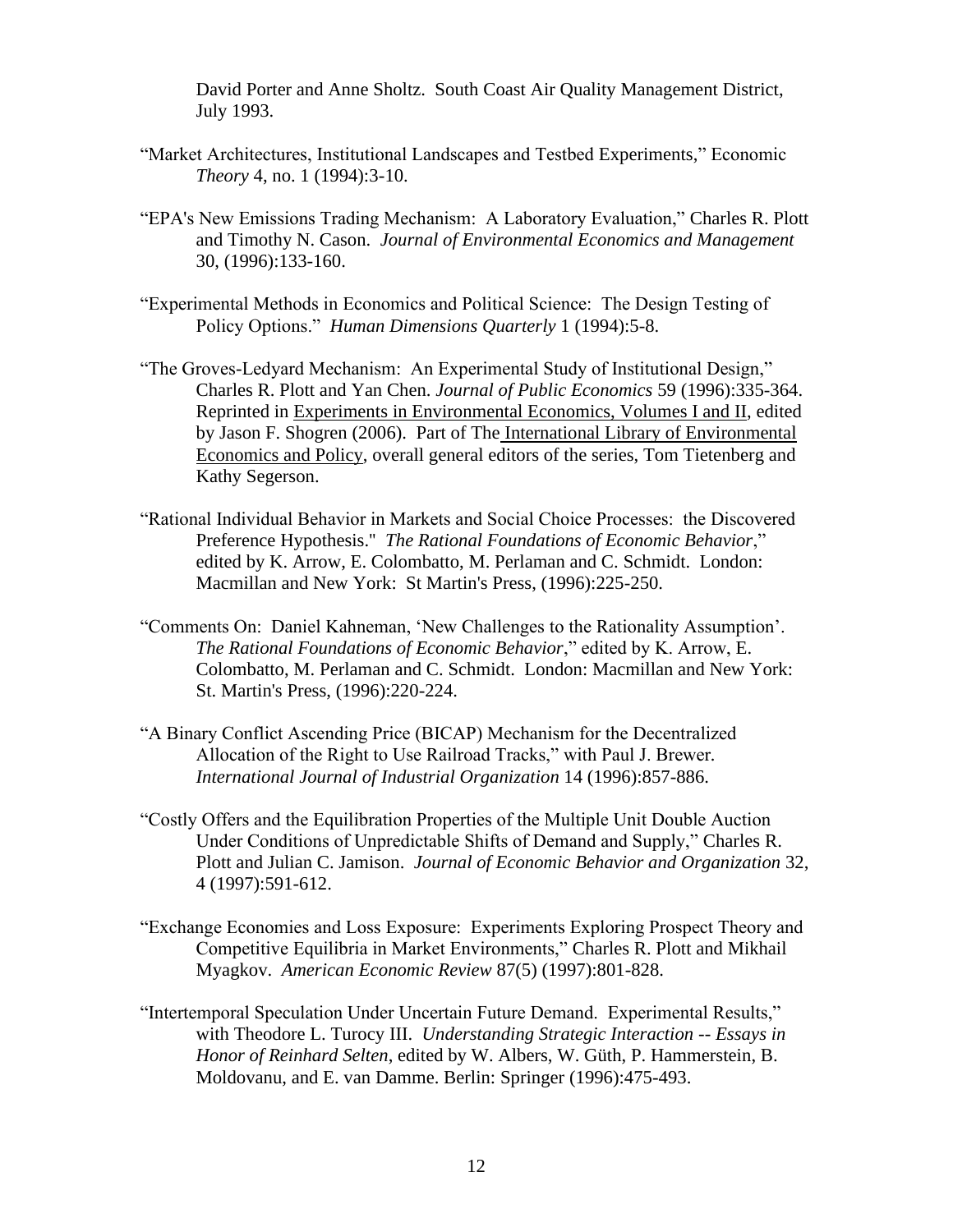- "The Principles of Exchange Rate Determination in an International Finance Experiment," Charles R. Plott, Charles Noussair and Raymond Riezman. *Journal of Political Economy* 105, #4 (1997):822-861.
- "Market Architectures and Institutional Testbedding, an Experiment with Space Station Pricing Policies," Charles R. Plott and David P. Porter. *Journal of Economic Behavior and Organization* 31(2) (1996):237-272.
- "Local Competition and Universal Service," Charles R. Plott and Simon Wilkie. *Jobs & Capital*, volume IV. Santa Monica: Milken Institute for Job & Capital Formation, Summer 1995.
- "Local Telephone Exchanges, Regulation and Entry," Charles R. Plott and Simon Wilkie. Social Science Working Paper no. 941. Pasadena: California Institute of Technology, November 1995.
- "Laboratory Experimental Testbeds: Application to the PCS Auction." *Journal of Economics & Management Strategy* 6, no. 3 (Fall 1997):605-638*.*
- "From Non Market Attitudes to Market Behavior: Laboratory Market Experiments in Moscow, and the *Hvatat* Property of Human Behavior," Charles R. Plott, Ivan Menshikov, Olga Menshikova and Mikhail Myagkov. Social Science Working Paper no. 987. Pasadena: California Institute of Technology, January 1998.
- "Nonlinear Behavior in Sealed Bid First Price Auctions," Kay-Yut Chen and Charle R. Plott. *Games and Economic Behavior* 25(1) (1998):34-78.
- "General Equilibrium, Markets, Macroeconomics and Money in a Laboratory Experimental Environment," Charles R. Plott and Peng Lian. *Economic Theory* 12, no. 1 (1998):21-75. Reprinted in The International Library of Critical Writings in Economics *New Developments in Experimental Economics,* Vol. 1, edited by Enrica Carbone and Chris Starmer, Edward Elgar Publishing Ltd. UK (forthcoming).
- "An Experimental Analysis of the Structure of Legal Fees: American Rule vs. English Rule," with Peter J. Coughlan. Social Science Working Paper no. 1025. Pasadena: California Institute of Technology. May 1998.
- "Instability of Equilibria in Experimental Markets: Upward-Sloping Demands, Externalities, and Fad-Like Incentives," Charles R. Plott and Jared Smith. *Southern Economic Journal* 65(3), (January 1999):405-426.
- "Policy and the Use of Laboratory Experimental Methodology in Economics." *Uncertain Decisions Bridging Theory and Experiments*, edited by Luigi Luini. Boston. Kluwer Academic Publishers (1999):293-315.
- "Markets for Contracts: Experiments Exploring the Compatibility of Games and Markets for Games," Charles R. Plott and Dean Williamson. *Economic Theory* 16 (2000):639-660.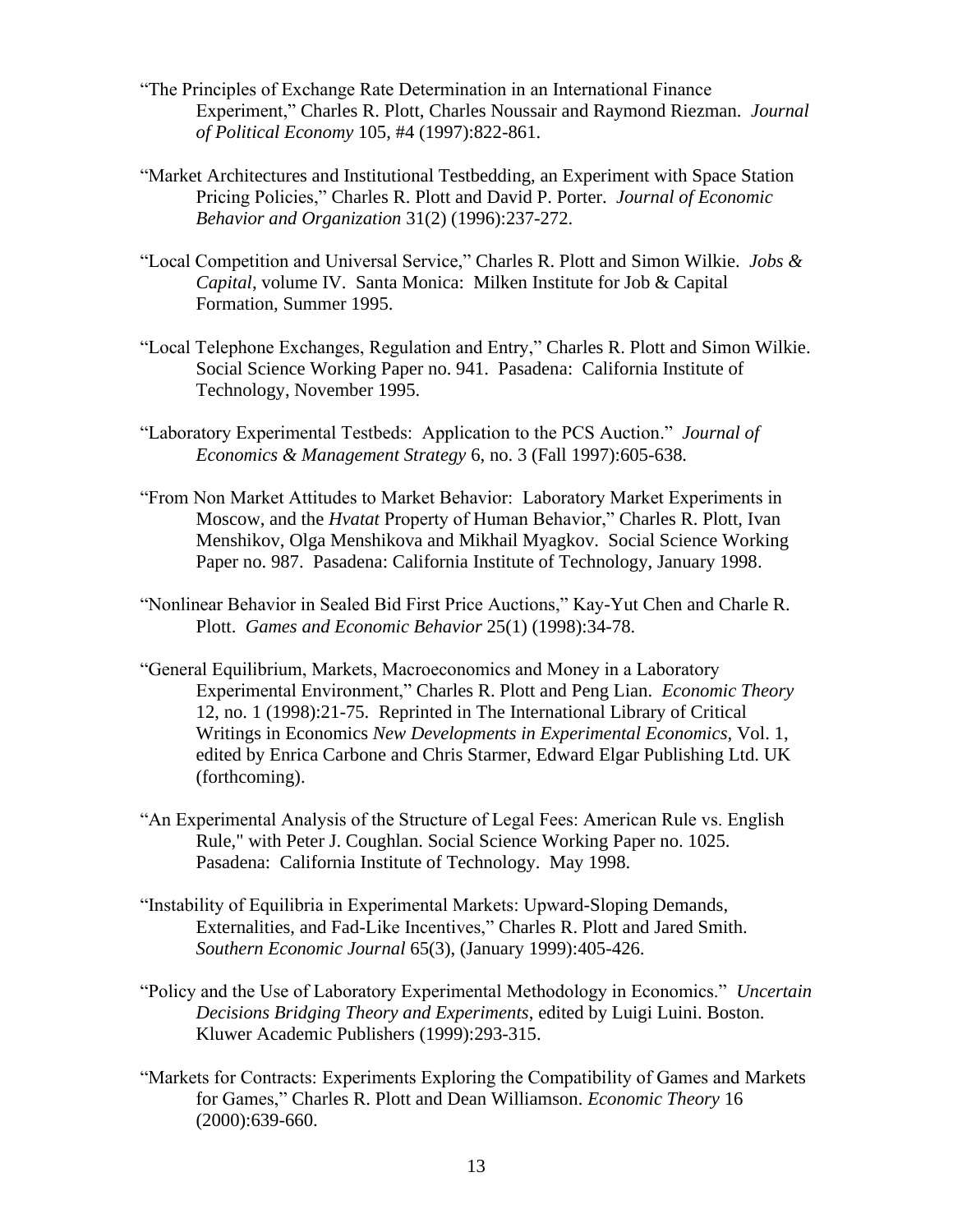- "Market Stability: Backward Bending Supply in a Laboratory Experimental Market." *Economic Inquiry* 38(1)(2000):1-18.
- "Markets as Information Gathering Tools.'' *Southern Economic Journal* 67(1) (2000):1- 15.
- "The FCC Rules for the 700 MHz Auction: A Potential Disaster." Social Science Working Paper no. 1107. Pasadena: California Institute of Technology, November 2000
- "Information Aggregation in Experimental Asset Markets: Traps and Misaligned Beliefs," Markus Nöth, Colin F. Camerer, Charles R. Plott and Martin Weber. Social Science Working Paper no. 1060. Pasadena: California Institute of Technology, April 1999. Under revision.
- "Price Discovery in Financial Markets: The Case of the CAPM," with Peter Bossaerts and Daniel Kleiman, in Charles R. Plott, Information, Finance and General Equilibrium. Collected Papers on the Experimental Foundations of Economics and Political Science, Volume 3: Cheltenham, UK: Edward Elgar Publishing (2001):445-92.
- "Non-Speculative Bubbles in Experimental Asset Markets: Lack of Common Knowledge of Rationality vs. Actual Irrationality, Charles R. Plott, Vivian Lei and Charles N. Noussair. *Econometrica* 69(4)(July 2001):831-59.
- "Information Cascades: Replication and an Extension to Majority Rule and Conformity Rewarding Institutions," Charles R. Plott and Angela A. Hung. *American Economic Review*, vol. 91, no. 5 (2001):1508-20.
- "Equilibrium, Equilibration, Information and Multiple Markets: From Basic Science to Institutional Design." Nobel Symposium on Behavioral and Experimental Economics, Stockholm, Sweden. December 4, 2001.
- "Information Aggregation Mechanisms: Concept, Design and Field Implementation," with Kay-Yut Chen. Social Science Working Paper no. 1131. Pasadena: California Institute of Technology. March 2002. (Revised February 2003).
- "A Decentralized, Smart Market Solution to a Class of Back-Haul Transportation Problems: Concept and Experimental Test Beds," Charles R. Plott and Paul J. Brewer. *Interfaces* 32, no. 5 (2002):13-36.
- "On the Behavioral Foundations of the Law of Supply and Demand: Human Convergence and Robot Randomness," Paul J. Brewer, Maria Huang, Brad Nelson and Charles R. Plott. *Experimental Economics* 5(3) (2002):179-208.
- "The CAPM in Thin Experimental Financial Markets," Peter Bossaerts and Charles R. Plott, *Journal of Economic Dynamics and Control* 26 (2002):1093-112.
- "Asset Bubbles and Rationality: Additional Evidence from Capital Gains Tax Experiments," Vivian Lei, Charles Noussair, and Charles R. Plott. Social Science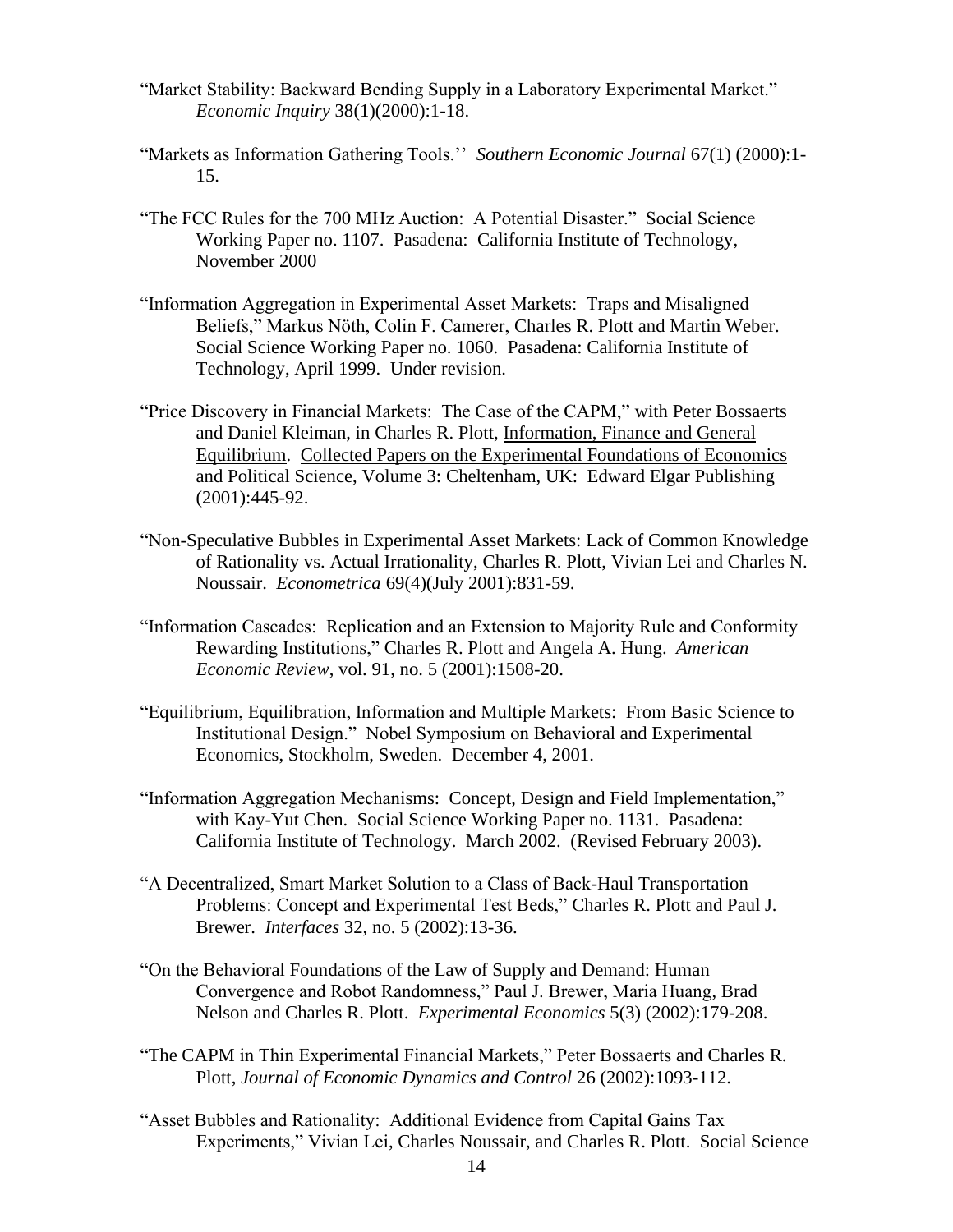Working Paper no. 1137. Pasadena: California Institute of Technology, June 2002.

- "Principles of Network Development and Evolution: An Experimental Study," Charles R. Plott and Steven Callander. *Journal of Public Economics* [89\(8\)](http://www.sciencedirect.com/science?_ob=IssueURL&_tockey=%23TOC%235834%232005%23999109991%23599664%23FLA%23&_auth=y&view=c&_acct=C000050264&_version=1&_urlVersion=0&_userid=1010281&md5=a8c5040c5bedc6f62906145acd4d1d6c) (August 2005):1469-1495.
- "Global Instability in Experimental General Equilibrium: The Scarf Example," Christopher M. Anderson, Sander Granat, Charles R. Plott and Ken-Ichi Shimomura. *Journal of Economic Theory* 115(2) (2004):209-249.
- "Parimutuel Betting Markets as Information Aggregation Devices: Experimental Results," C.R. Plott, J. Wit, and W. C. Yang. *Economic Theory* 22(2) (2003):311- 351.
- "Decentralized Management of Common Property Resources: Experiments with a Centuries-old Institution," Charles R. Plott and Marco Casari. *Journal of Economic Behavior & Organization* 51(2) (2003):217-247.
- "The Willingness to Pay/Willingness to Accept Gap, the 'Endowment Effect,' Subject Misconceptions and Experimental Procedures for Eliciting Valuations," Charles R. Plott and Kathryn Zeiler. *American Economic Review* 95, no. 3 (June 2005):530-545. Reprinted in The International Library of Critical Writings in Economics, *New Developments in Experimental Economics,* Vol. 1, edited by Enrica Carbone and Chris Starmer, Edward Elgar Publishing Ltd. UK (forthcoming).
- "Excess Demand and Equilibration in Multi-Security Financial Markets: The Empirical Evidence." Charles R. Plott, Elena Asparouhova and Peter Bossaerts. *Journal of Financial Markets* 6 (2003):1-21. (Awarded the Journal of Financial Markets 2003 Best Paper Award.)
- "Basic Principles of Asset Pricing Theory: Evidence from Large-scale Experimental Financial Markets," Peter Bossaerts and Charles R. Plott. *Review of Finance* (2004) 8:135-169. (Awarded the 2004 GSAM Quant Best Paper Prize and the GAIM Research Paper of the Year 2006 Award.)
- "Information Aggregation in Double Auctions: Rational Expectations and the Winner's Curse,'' Serena Guarnaschelli, Anthony M. Kwasnika and Charles R. Plott. *Information Systems Frontiers* 5 no. 1 (2003):61-75.
- "The Simultaneous, Ascending Auction: Dynamics of Price Adjustment in Experiments and in the U.K. 3G Spectrum Auction." Charles R. Plott and Timothy C. Salmon. *Journal of Economic Behavior and Organization* 53 no. 3 (2004):353-383.
- "Bidders' Choice Auctions: Raising Revenues Through the Right to Choose," Jacob K. Goeree, Charles R. Plott, and John Wooders. *Journal of the European Economic Association* 2 nos. 2-3 (2004):504-515.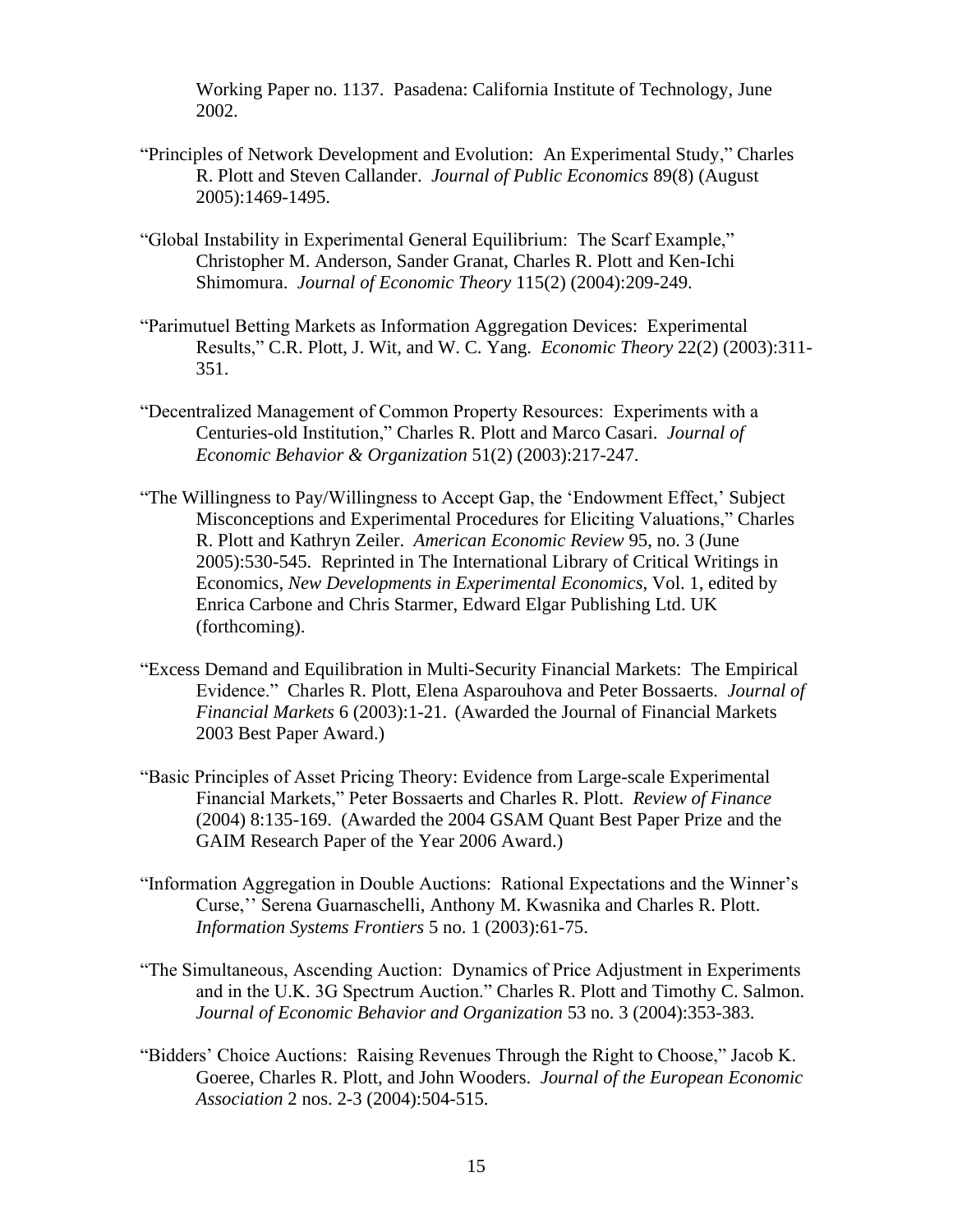- "Aging and Decision Making: A Comparison Between Neurologically Healthy Elderly and Young Individuals," Stephanie Kovalchik, Colin F. Camerer, David M. Grether, Charles R. Plott, and John M. Allman (2003). *Journal of Economic Behavior & Organization* 58, (2005): 79-94. Recognized in the "Top 20 mostcited articles" published in the *Journal of Economic Behavior and Organization*  $2005 - 2009$ .
- "Production, Trade, Prices, Exchange Rates and Equilibration in Large Experimental Economies," Charles Noussair, Charles R. Plott and Raymond Riezman. *European Economic Review*. *European Economic Review* Volume 51(1) January 2007, Pages 49-76.
- "Mental processes and strategic equilibration: An fMRI Study of Selling Strategy in Second Price Auctions," David M. Grether, Charles R. Plott, Daniel B. Rowe, Martin Sereno and John M. Allman. *Experimental Economics* 10(2):105-122 (2007).
- "Forced Information Disclosure and Fallacy of 'Transparency in Markets,'" Timothy N. Cason and Charles R. Plott. *Economic Inquiry* 43(4) 699-714 (2005). (Winner of 2006 Best Article Award.)
- "On the Microstructure of Price Determination and Information Aggregation with Sequential and Asymmetric Information Arrival in an Experimental Asset Market", with Martin Barner, Francesco Feri and Charles R. Plott. *Annals of Finance* 1(1):73-107 (2005).
- "Tacit Collusion in Auctions and Conditions for Facilitation and Prevention: Equilibrium Selection in Laboratory Experimental Markets" Jin Li and Charles R. Plott. (2005). *Economic Inquiry* 47(3), (2009): 425-448.
- "Exchange Asymmetries Incorrectly Interpreted as Evidence of Endowment Effect Theory and Prospect Theory" Charles R. Plott and Kathryn Zeiler. *American Economic Review* 97(4), (2007): 1449-1466.
- "Divergence, Closed Cycles and Convergence in Scarf Environments: Experiments in the Dynamics of General Equilibrium Systems" Masayoshi Hirota, Ming Hsu, Charles R. Plott and Brian W. Rogers. (2005) Social Science Working Paper No. 1239 Pasadena: California Institute of Technology. October 2005.
- "Congestion at Locks on Inland Waterways: An Experimental Testbed of Policy of Tradable Priority Permits for Lock Access", Joseph P. Cook and Charles R. Plott. Social Science Working Paper No. 1240 Pasadena: California Institute of Technology. November 2005. (Under revision.)
- "Prices and Portfolio Choices in Financial Markets: Theory, Econometrics, Experiments," Charles R. Plott, Peter Bossaerts and William Zame. *Econometrica* 75(4): (2007) 993-1038.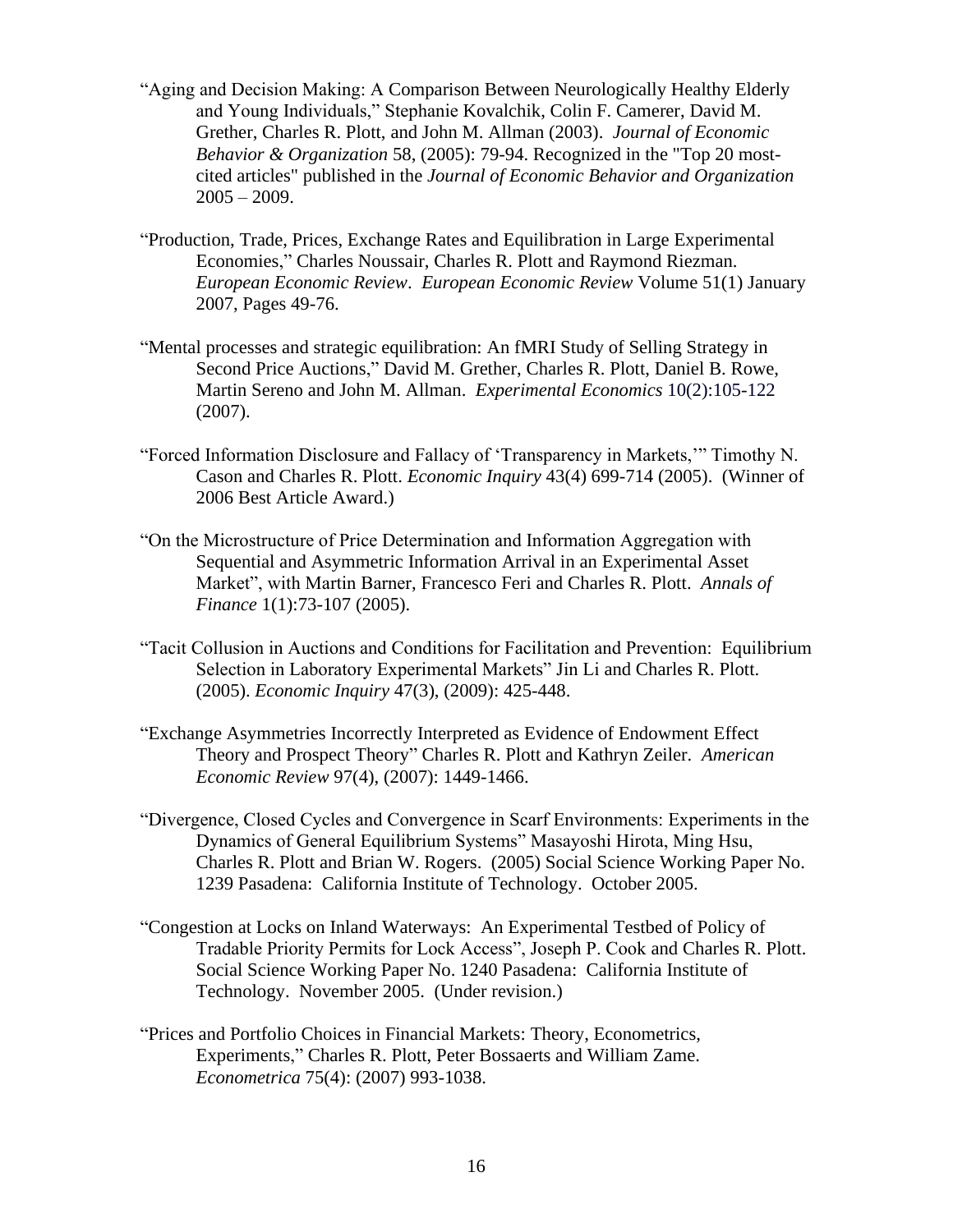- "Sequencing Strategies in Large, Competitive, Ascending Price Automobile Auctions: An Experimental Examination," David M. Grether and Charles R. Plott. *Journal of Economic Behavior and Organization* 71(2) (2009): 75-88.
- "Collusion Facilitating and Collusion Breaking Power of Simultaneous Ascending Price and Simultaneous Descending Price Auctions", Charles R. Plott, Alexander L. Brown and Heidi Sullivan. E*conomic Inquiry* 47(3), (2009): 395-424.
- "Design Improved Parimutuel-type Information Aggregation Mechanisms: Inaccuracies and the Long-Shot Bias as Disequilibrium Phenomena", Boris Axelrod, Ben Kulich, Charles R. Plott and Kevin Roust. *Journal of Economic Behavior and Organization* 69(2) (2009): 170-181.
- "The Control of Game Form Recognition in Experiments: Understanding Dominant Strategy Failures in a Simple Two Person 'Guessing' Game", Eileen Chou, Margaret McConnell, and Rosemarie Nagel and Charles R. Plott. *Experimental Economics* 12(2) (2009):159-179
- "Principles of Continuous Price Determination in an Experimental Environment with Flows of Random Arrivals and Departures", Michael R. Alton and Charles R. Plott. Social Science Working Paper No. 1276 Pasadena: California Institute of Technology. September 2007.
- "Non-Convexities, Economies of Scale, Natural Monopoly and Monopolistic Competition." Handbook of Experimental Economics Results Vol. 1, edited by C. Plott and V.L. Smith. Elsevier (2008):200-205.
- "Properties of Disequilibrium Adjustment in Double Auction Markets." Handbook of Experimental Economics Results Vol. 1, edited by C. Plott and V. L. Smith. Elsevier (2008):16-20.
- "From Market Jaws to the Newton Method: The Geometry of How a Market Can Solve Systems of Equations," Peter Bossaerts and Charles R. Plott. Handbook of Experimental Economics Results Vol. 1, edited by C. Plott and V.L. Smith. Elsevier (2008):22-24.
- "A Smart Market for the Spot Pricing and Pricing of Transmission Through a Power Grid," Hung-Po Chao and Charles R. Plott. Handbook of Experimental Economics Results Vol. 1, edited by C. Plott and V.L. Smith. Elsevier (2008):710-718.
- "An Internal Fuel Efficiency Credit Market Mechanism for Meeting the CAFE Standard: Internalizing a Regulation Caused Externality," Gabriel Katz and Charles R. Plott. Social Science Working Paper No. 1297 Pasadena: California Institute of Technology. September 2008.
- "The Willingness to Pay Willingness to Accept Gap, the Endowment Effect, Subject Misconceptions and Experimental Procedures for Eliciting Valuations: Reply" Charles R. Plott and Kathryn Zeiler. *American Economic Review,* 101(2) (2011)) 1012-1028.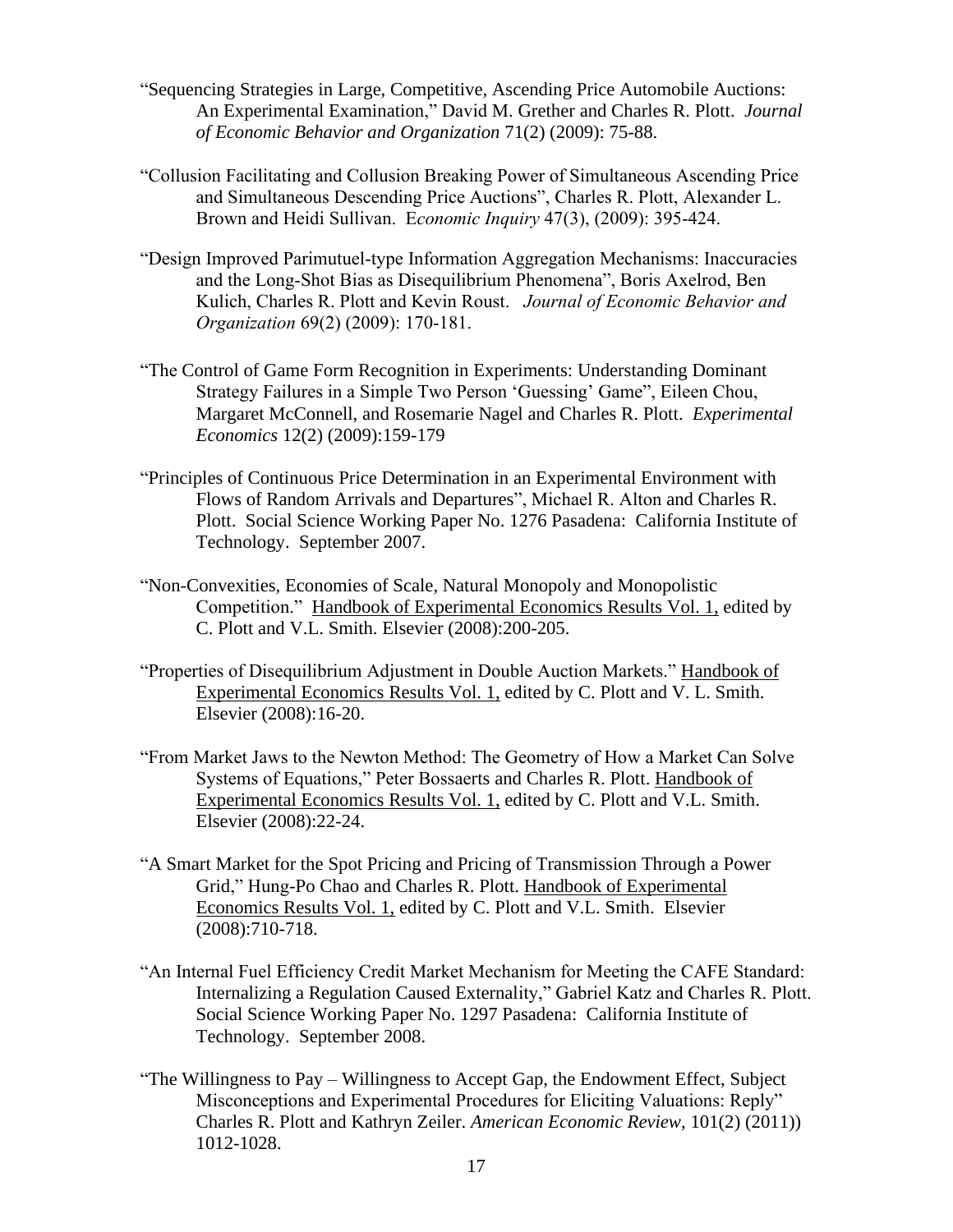- "A Procurement Auction for Toxic Assets with Asymmetric Information: Oliver Armantier, Charles A. Holt, and Charles R. Plott. *American Economics Journal – Microeconomics*, (2013) 5(4):142-162.
- "Marshall and Walras, Disequilibrium Trades and the Dynamics of the Equilibration in the Continuous Double Auction Market", Charles R. Plott, Nilanjan Roy and Baojia Tong, *Journal of Economic Behavior and Organization,* 94 (2013) 190- 205.
- "Extreme Walrasian Dynamics: The Gale Example in the Lab", Sean Crockett, Ryan Oprea and Charles R. Plott, *the American Economic Review,* 101(7) (2011):3196- 3220
- "The CMS Auction: Experimental Studies of a Median-Bid Procurement Auction with Non-Binding Bids", Brian Merlob, Charles R. Plott and Yuanjun Zhang, *The Quarterly Journal of Economics* 127(2) (2012):793-828.
- "Understanding Price Controls and Non-Price competition with Matching Theory", John William Hatfield, Charles R. Plott and Tomomi Tanaka. *American Economic Review*, 2012, 102(3):371-375.
- "Personal Reflections on the Influence of Buchanan, Tullock, and The Calculus of Consent", *Public Choice* (2012) 152(3):293-298.
- "Markets with Random Lifetimes and Private Values: Mean-reversion and Option to Trade" Charles Plott, Jaksa Cvitanic and Chien-Yao Tseng, *Decision in Economics and Finance* 38(1)(2015):1-19.
- "Misconceptions and Game Form Recognition of the BDM Method: Challenges to Theories of Revealed Preference and Framing", Timothy N. Cason and Charles R. Plott. *Journal of Political Economy*, 122(6) (2015):1235-1270.
- "Market Microstructure Design and Flash Crashes: a Simulation Approach", Paul J. Brewer, Jaksa Cvitanic and Charles R. Plott. *Journal of Applied Economics* 16(2) (2013):223-250.
- "A Parimutuel-like Mechanism for Information Aggregation: Forecasting inside Intel:" B. Gillen, C.R. Plott and M. Shum. *Journal of Political Economy*. 125(4), August 2017, 1075-1099.
- "The Continuous Combinatorial Auction Architecture" Hsing-Yang Lee, Travis Maron and Charles R. Plott. *The American Economic Review* 104(5)(2014):452-456.
- "Public Choice and the Development of Modern Laboratory Experimental Methods in Economics and Political Science". Charles R. Plott *Constitutional Political Economy* 25(4)(2014):331-353
- "Mechanism Design with Public Goods: Committee Karate, Cooperative Games and the Control of Social Decisions through Subcommittees" Charles R. Plott and Brian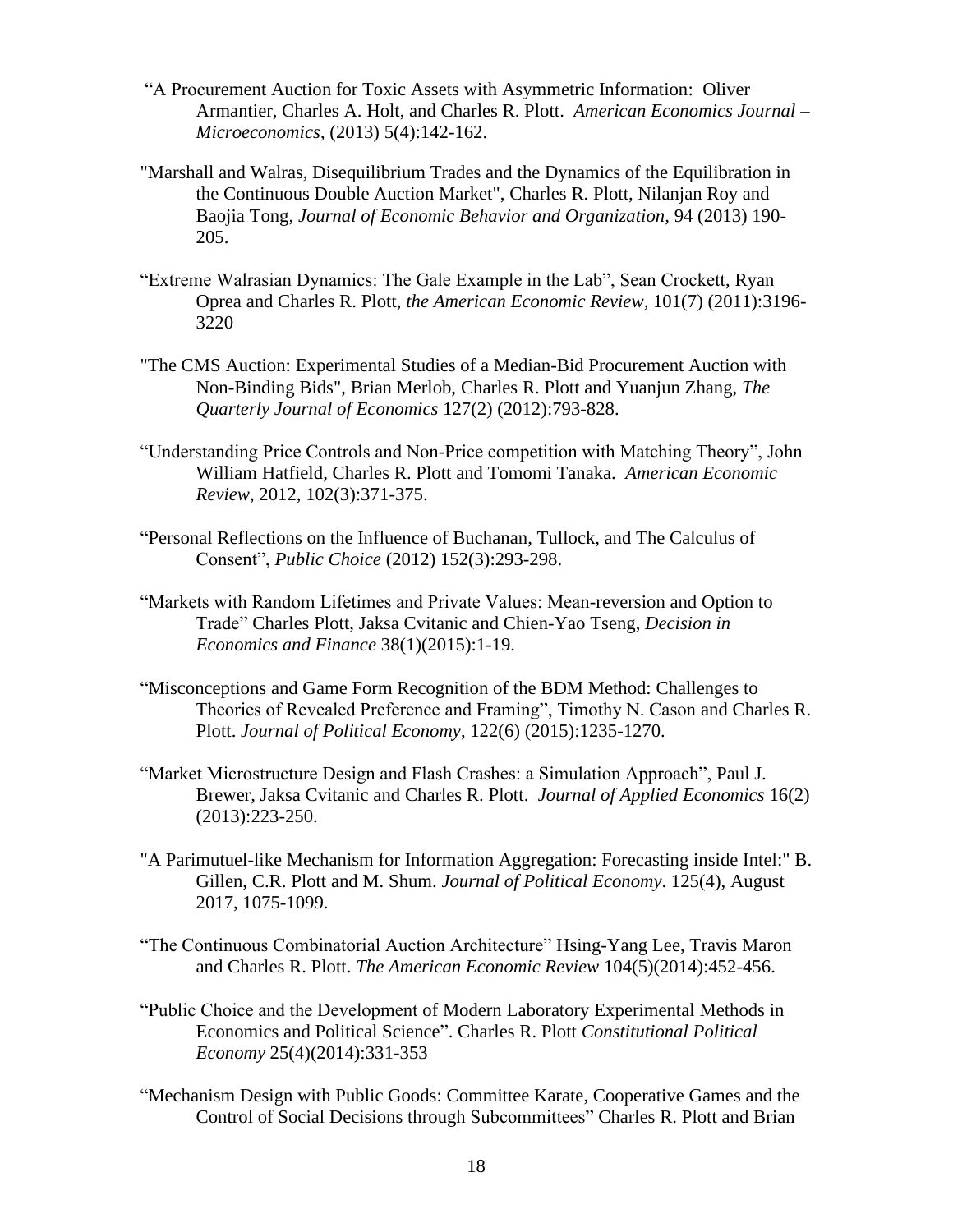Merlob. Social Science Working Paper No. 1389 Pasadena. California Institute of Technology, January 2017.

- "Information Transfer and Aggregation in an Uninformed Committee: A Model for the Selection and Use of Biased Expert Advice" Charles R. Plott and Morgan Llewellyn. *European Journal of Political Economy,* 40(2015):208-223.
- "Multiple Items, Ascending Price Auctions: An Experimental Examination of Alternative Auction Sequences" Dae Hyun Kim, Hsing Yang Lee, Travis Maron, Charles R. Plott and Ruijie D. Teo. Social Science Working Paper No. 1406 Pasadena. California Institute of Technology, April, 2015.
- "Call Market Experiments: Efficiency and Price Discovery through Multiple Calls and Emergent Newton Adjustments" Kirill Pogorelskiy and Charles R. Plott. *American Economic Journal Microeconomics*, 9(4) (2017); 1-41.
- "Two Information Aggregation Mechanisms for Predicting the Opening Weekend Box Office Revenues of Films: Box Office Prophecy and Guess of Guesses", David Court, Benjamin Gillen, Jordi McKenzie, and Charles R. Plott. *Economic Theory, 65(25-54) January* 2018 25-54
- "Price Controls, Non-Price Quality Competition, and the Nonexistence of Competitive Equilibrium" John William Hatfield, Charles R. Plott, and Tomomi Tanaka. *Games and Economic Behavior* 99 (2016):134-163.
- "Monkeys Choose as if Maximizing Utility in Compliance with the Basic Principles of revealed Preference Theory" Alexandre Pastor-Bernier and Wolfram Schultz. *Proceedings of the National Academy of Science*. 114(10) (2017):1766-1775.
- "A Testbed Experiment of a Market Based, Student Transportation Polity". H.Y.Lee, T. Maron, C. Plott, and H. Seo, Social Science Working Paper No. 1432 Pasadena. California Institute of Technology, September 2017.
- "Manipulation" Oxford Handbook of Public Choice, Volume 1, R, Congleton, B. Grofman, and S. Voigt editors, (2019).
- "Tick Size, Price Grids and Market Performance: Stable Matches as a Model of Market Dynamics and Equilibrium", Charles R. Plott, Richard Roll, Han Seo, Hao Zhao. *Games and Economic Behavior,* 118(2019):7-28.
- "Divergence and Convergence in Scarf Cycle Environments: Predictability in the Dynamics of General Equilibrium Systems", Benjamin Gillen, Masayosi Hiorita, Ming Hsu. C. R. Plott and Brian Rogers, *Economic Theory,*71 (3), 2021:1033- 1084.
- "Fake News, Information Herds, Cascades and Economic Knowledge", L. Butkovich, N. Butkovich, Saba Devdariani, C.R. Plott, and Han Seo. *Public Finance Review*, 48(6) 2020 806-828.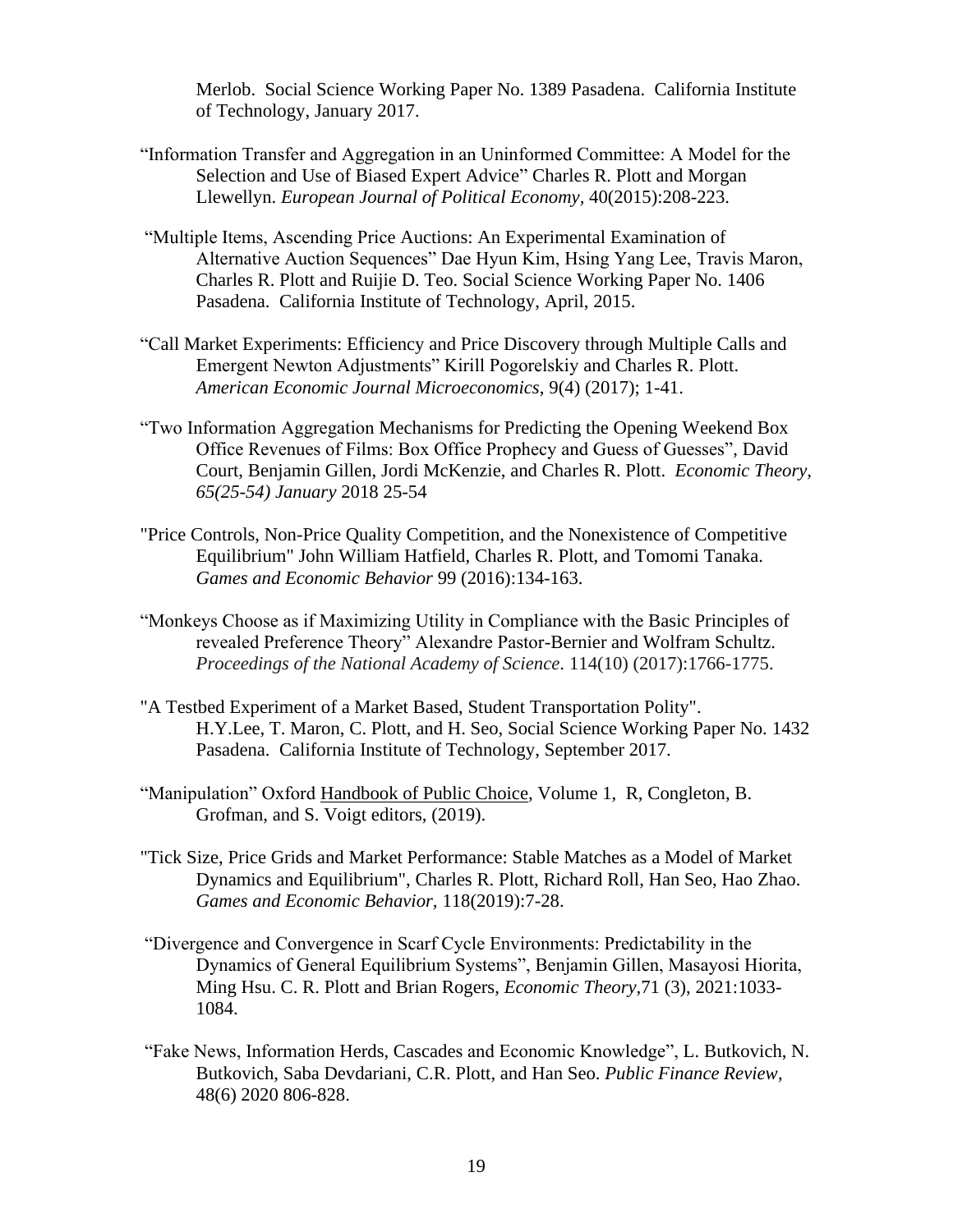- "The Design, Experimental Laboratory Testing and Implementation of a large, Multi-Market, Policy Constrained, State Gaming Machines Auction", Charles R. Plott, Timothy N. Cason, Benjamin J. Gillen, Hsing-Yang Lee, and Travis Maron, Social Science Working Paper No. 1447 Pasadena. California Institute of Technology, Revised 2021. submitted
- "Using Theory, Markets and Experimental Methods to Improve a Complex Administrative Decision Process: School Transportation for Disadvantaged Students", Charles R. Plott, Gary Stoneham, Hsing-Yang Lee, and Travis Maron. Social Science Working Paper No. 1448 Pasadena. California Institute of Technology, Revised February 2021. submitted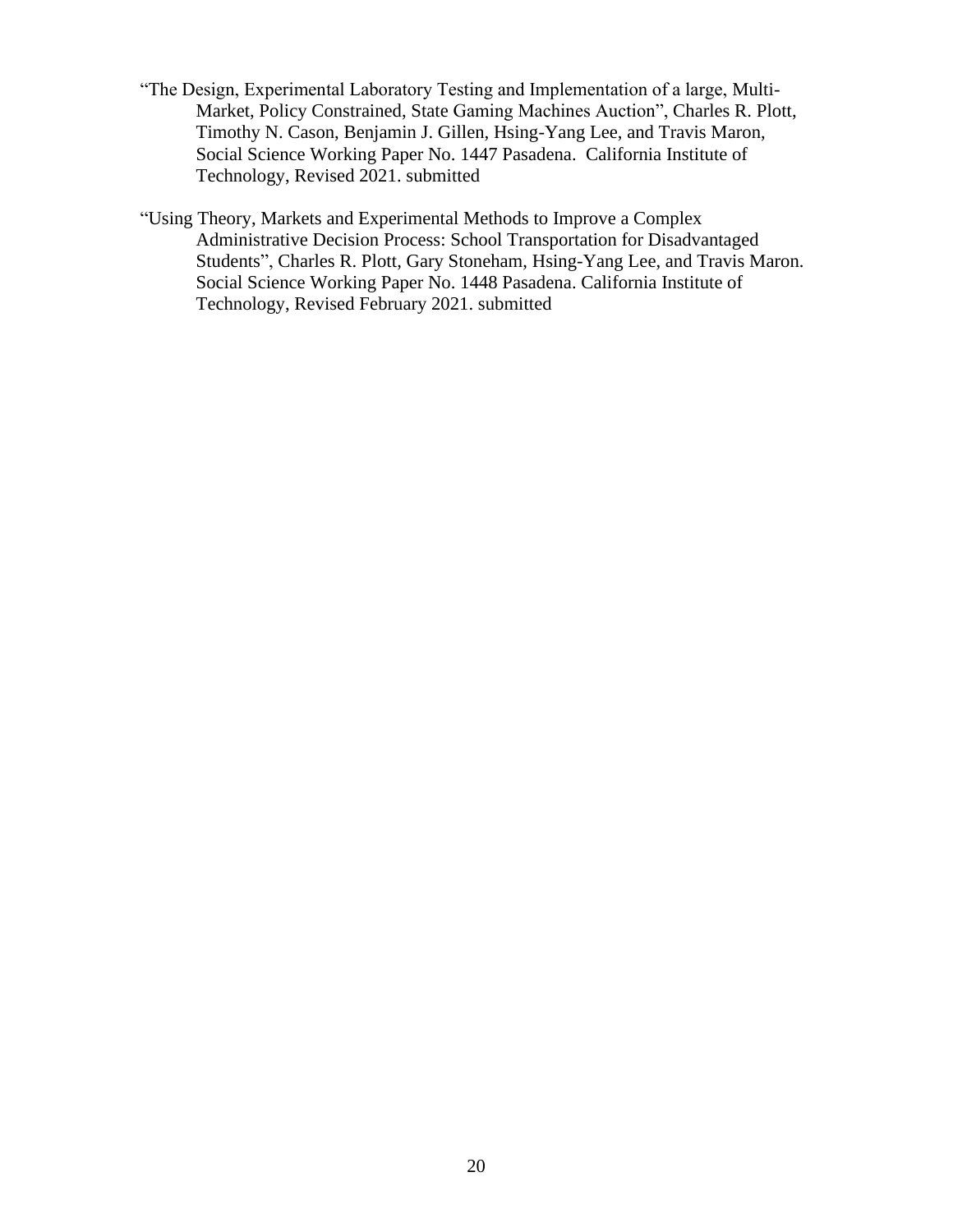# **PATENTS**

Patent No. 8756315; Mobile gaming alert; Issued June 17, 2014

Patent No. 8712903; Trading related to fund compositions; Issued April 29, 2014

Patent No. 20140073385; Amusement devices and games including means for processing electronic data where ultimate outcome of the game is dependent on relative odds of

combination of indicia and/or where chance is a factor; Issued March 13, 2014

Patent No. 20130344943; Amusement devices and games including means for processing electronic data where ultimate outcome of the game is dependent on relative odds and/or where chance is a factor; Issued December 26, 2013

Patent No. 9560431; Order cancellation; Issued October 15, 2013

Patent No. 20130178276; Information aggregation games; Issued July 11, 2013

Patent No. 20130165214; Amusement devices and games including means for processing electronic data where ultimate outcome of the game is dependent on odds; Issued June 27, 2013

Patent No. 8469785; Amusement devices and games including means for processing electronic data where ultimate outcome of the game is dependent on relative odds of a card combination and/or where chance is a factor: wagering on hands of cards; issued June 25, 2013

Patent No. 20130103540; Order cancellation; Issued April 25, 2013

Patent No. 8357037; Amusement devices and games including means for processing electronic data where ultimate outcome of the game is dependent on odds; Issued January 22, 2013

Patent No. 20120302342; Mobile gaming alert; Issued November 29, 2012

Patent No. 8321323; Interprogram communication using messages related to order cancellation; Issued November 27, 2012

Patent No. 20120252560; Amusement devices and games including means for processing electronic data where ultimate outcome of the game is dependent on odds; Issued October 4, 2012.

Patent No. 8257165; Amusement devices and games including means for processing electronic data where ultimate outcome of the game is dependent on relative odds of a card combination and/or where chance is a factor; Issued September 4, 2012.

Patent No. 8150956; Mobile gaming alert; Issued April 3, 2012

Patent No. 20120077558; Amusement devices and games including means for processing electronic data where ultimate outcome of the game is dependent on relative odds of a card combination and/or where chance is a factor: wagering on hands of cards; Issued March 29, 2012.

Patent No. 20120041578; Amusement devices and games including means for processing electronic data where ultimate outcome of the game is dependent on relative odds of a card combination and/or where chance is a factor: expected biases; Issued February 16, 2012.

Patent No. 8092301; Information aggregation games; issued January 10, 2012 Patent No. 7980932; [Amusement devices and games including means for processing](http://patents.justia.com/patent/7980932)  [electronic data where ultimate outcome of the game is dependent on relative odds of a](http://patents.justia.com/patent/7980932)  [card combination and/or where chance is a factor: wagering on hands of cards;](http://patents.justia.com/patent/7980932) Issued July 19, 2011.

Patent No. 8070585; Amusement devices and games including means for processing electronic data where ultimate outcome of the game is dependent on relative odds of a card combination and/or where chance is a factor: The Monty Hall Paradox; Issued December 6, 2011.